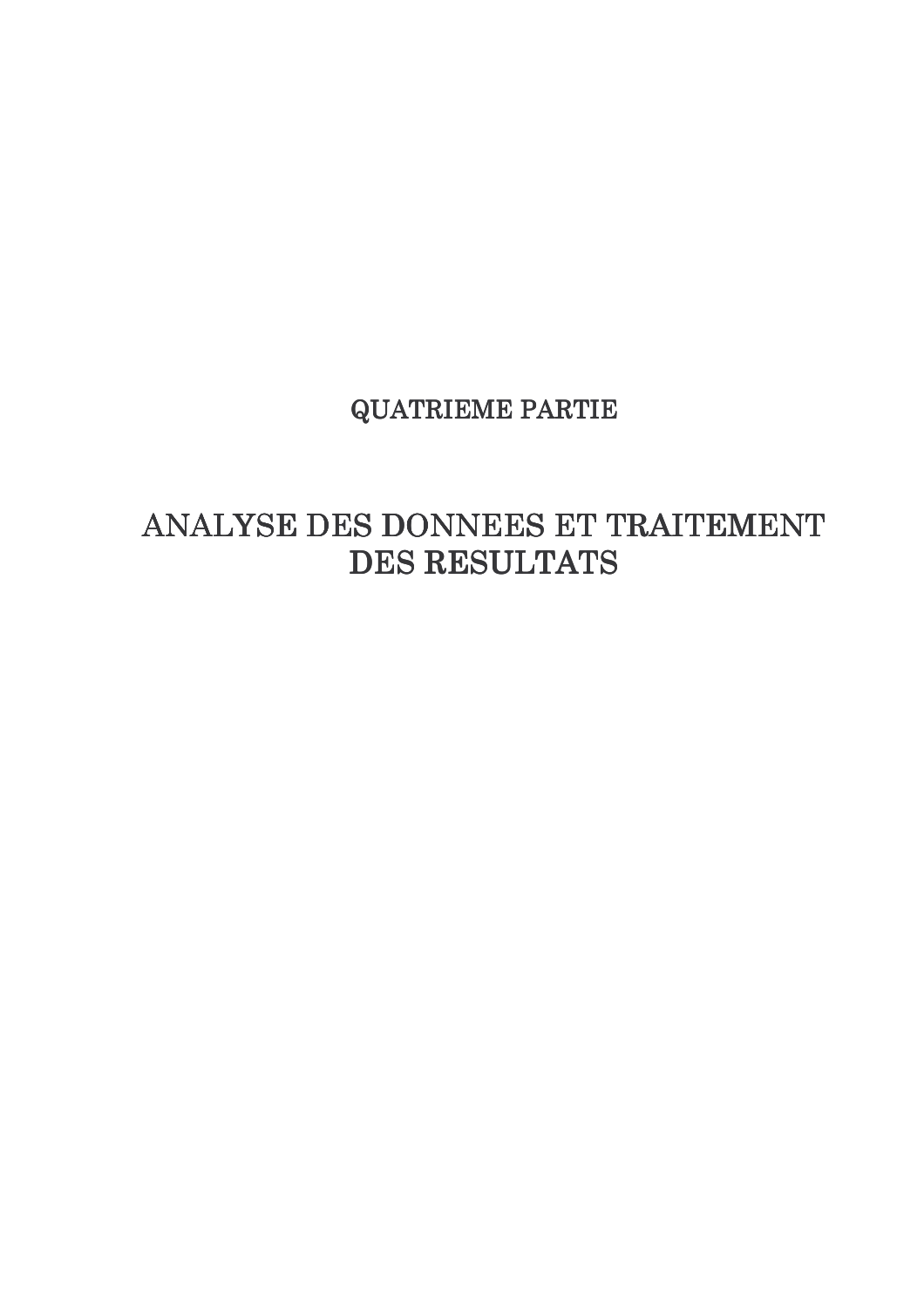# **4.1 PRESENTATION DES ECHANTILLONS**

# **ω** Echantillon des ETUDIANTS, représentant les novices et les débutants

Onze IFSI<sup>1</sup> ont été contactés pour cette recherche. Neuf ont répondu favorablement à notre demande.

Il s'agit d'IFSI importants pour 9 d'entre eux, recevant plus de 250 étudiants sur les trois années d'études.

Les équipes pédagogiques sont constituées en moyenne de 20 enseignants, travaillant pour la grande majorité à temps complet. Les formateurs ont, non seulement la responsabilité de la formation en soins infirmiers, mais aussi celle de la formation des aides soignants.

Ce sont toutes des institutions publiques, dont l'une est de la Croix Rouge. Nous avons dans « notre catégorie d'étudiants » :

> 198 étudiants de 1ère année, (E1) sur 300 questionnaires distribués 144 étudiants de 3<sup>ème</sup> année, (E3) sur 340 questionnaires distribués

<sup>&</sup>lt;sup>1</sup> Institut de Formation en Soins Infirmiers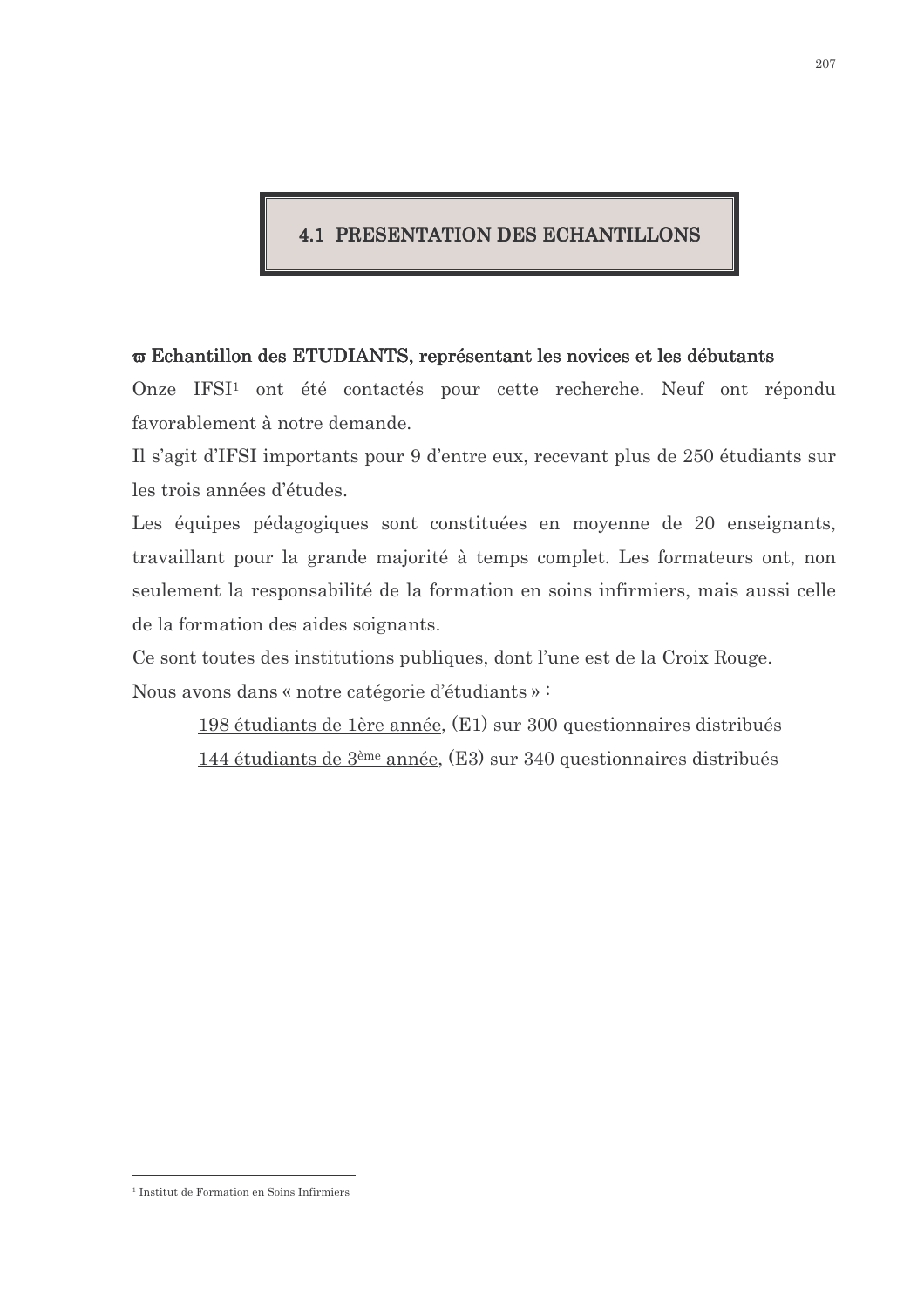# π Echantillon des SOIGNANTS, représentant les compétents et les confirmés

Notre deuxième échantillon est celui de la «catégorie des SOIGNANTS»

Sur les 155 questionnaires qui ont été distribués, nous avons pu en recueillir 100 sur huit hôpitaux de France.

Les personnes qui ont répondu aux questionnaires ont une expérience pratique importante, leur ancienneté dans les soins allant de trois ans à 32 ans! La majorité du groupe a néanmoins moins de 15 années de pratique dans les soins infirmiers.

Nous avons 85 personnes en possession de leur DE<sup>2</sup>, et 16 personnes avec un diplôme psychiatrique.<sup>3</sup>

|                                | Tableau en %  |
|--------------------------------|---------------|
| Année du Diplôme d'Etat        | $\frac{0}{0}$ |
| $(85$ personnes)               |               |
| de 1966 à 1976                 | 9             |
| de 77à 83                      | 22            |
| de 1984 à 1990                 | 17            |
| de 1991-1996                   | 36            |
| NR                             | 1             |
| Année du Diplôme psychiatrique | $\frac{0}{0}$ |
| $(16 \text{ persons}^*)$       |               |
| de 1976 à 1982                 | 6             |
| de 1983 à 1993                 |               |

\* une personne a le double diplôme

Les ¼ travaillent à temps plein. Le temps partiel concerne essentiellement les personnes avec enfants qui ont généralement plus de 30 ans.

|                        | Tableau en % |
|------------------------|--------------|
| Pourcentage de travail |              |
| Temps plein            | 77           |
| Temps partiel          | 22           |
| NR.                    |              |
|                        |              |

<sup>&</sup>lt;sup>2</sup> Diplôme d'Etat Infirmier.

<sup>&</sup>lt;sup>3</sup> Diplôme qui a disparu en 1992, pour fusionner avec le DE.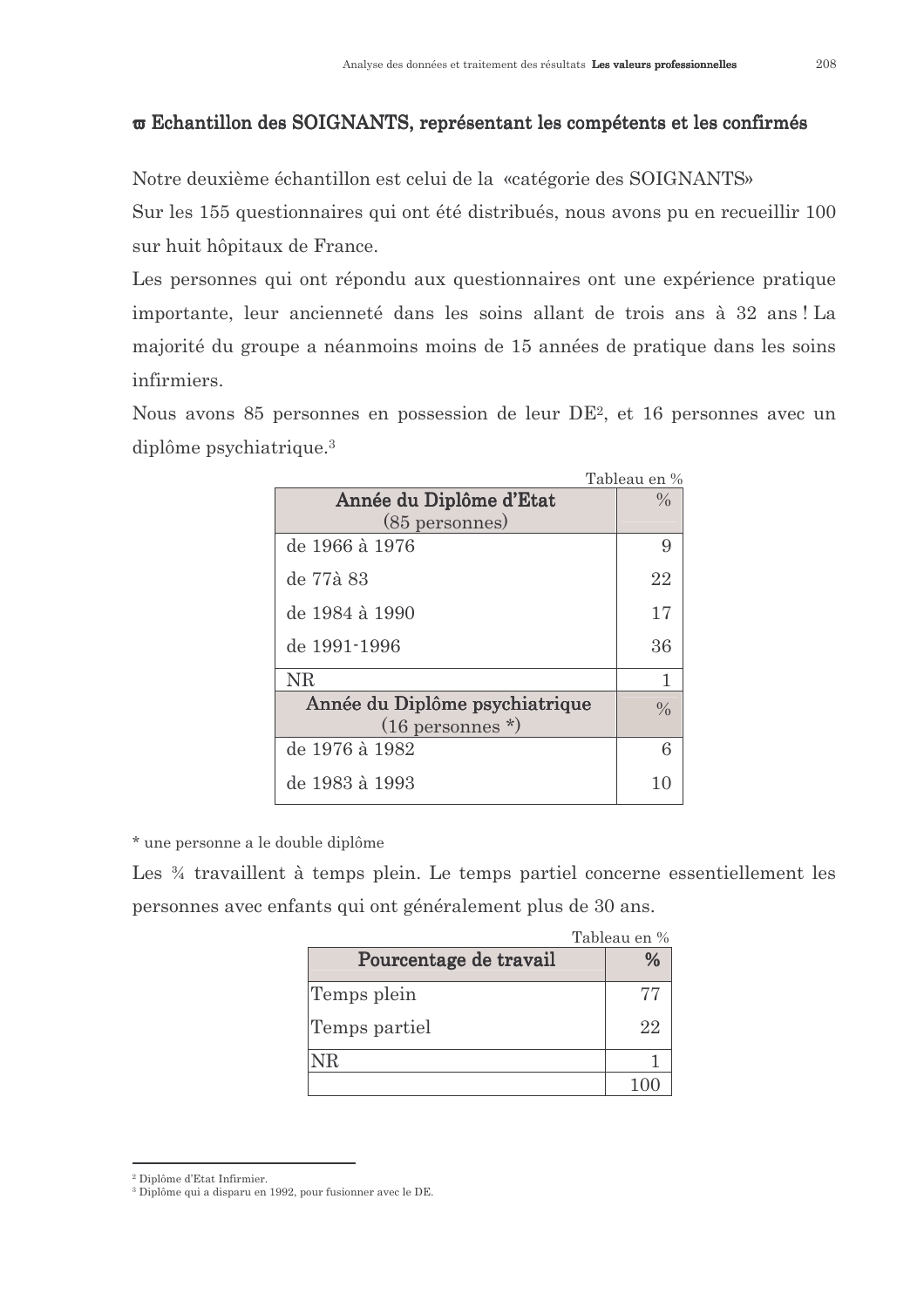Nous avons souhaité que notre échantillon représente tous les domaines des soins infirmiers. C'est-à-dire les soins auprès de l'enfant, de l'adulte et de la personne âgée dans les domaines des soins physiques et mentaux.

Ce sont les secteurs des urgences, de la santé mentale et de la médecine qui sont les plus représentés dans l'échantillon des soignants.

|                                 | Tableau en %  |
|---------------------------------|---------------|
| <b>Secteurs professionnels</b>  | $\frac{0}{0}$ |
| Urgences, réanimation           | 29            |
| Santé mentale                   | 22            |
| Médecine, pneumo, ORL           | 18            |
| Gériatrie long séjour           | 9             |
| Chirurgie, neurochirurgie, bloc |               |
| Gynécologie                     | 6             |
| Pédiatrie                       | 6             |
| Prison                          |               |
|                                 | 2             |

# σ Echantillon des CADRES, représentant les performants et les experts

Notre troisième échantillon est celui de «la catégorie des CADRES»

Sur les 178 questionnaires qui ont été distribués, nous en avons recueilli cent, répartis ainsi:

- 60 cadres formateurs sur 94 questionnaires distribués
- 16 cadres cliniciens sur 18 questionnaires distribués
- 24 cadres gestionnaires sur 66 questionnaires distribués

Les formateurs proviennent des IFSI correspondant aux échantillons des étudiants de 1<sup>er</sup> et de 3<sup>ème</sup> année à l'exception de 8 formateurs de la formation continue du personnel de la santé.

Le retour des questionnaires a transité par l'intermédiaire d'un de leur collègue qui avait pour mission d'assurer la passation.

Les questionnaires les plus difficiles à obtenir ont certainement été ceux des cadres ayant une fonction de gestion dans les hôpitaux.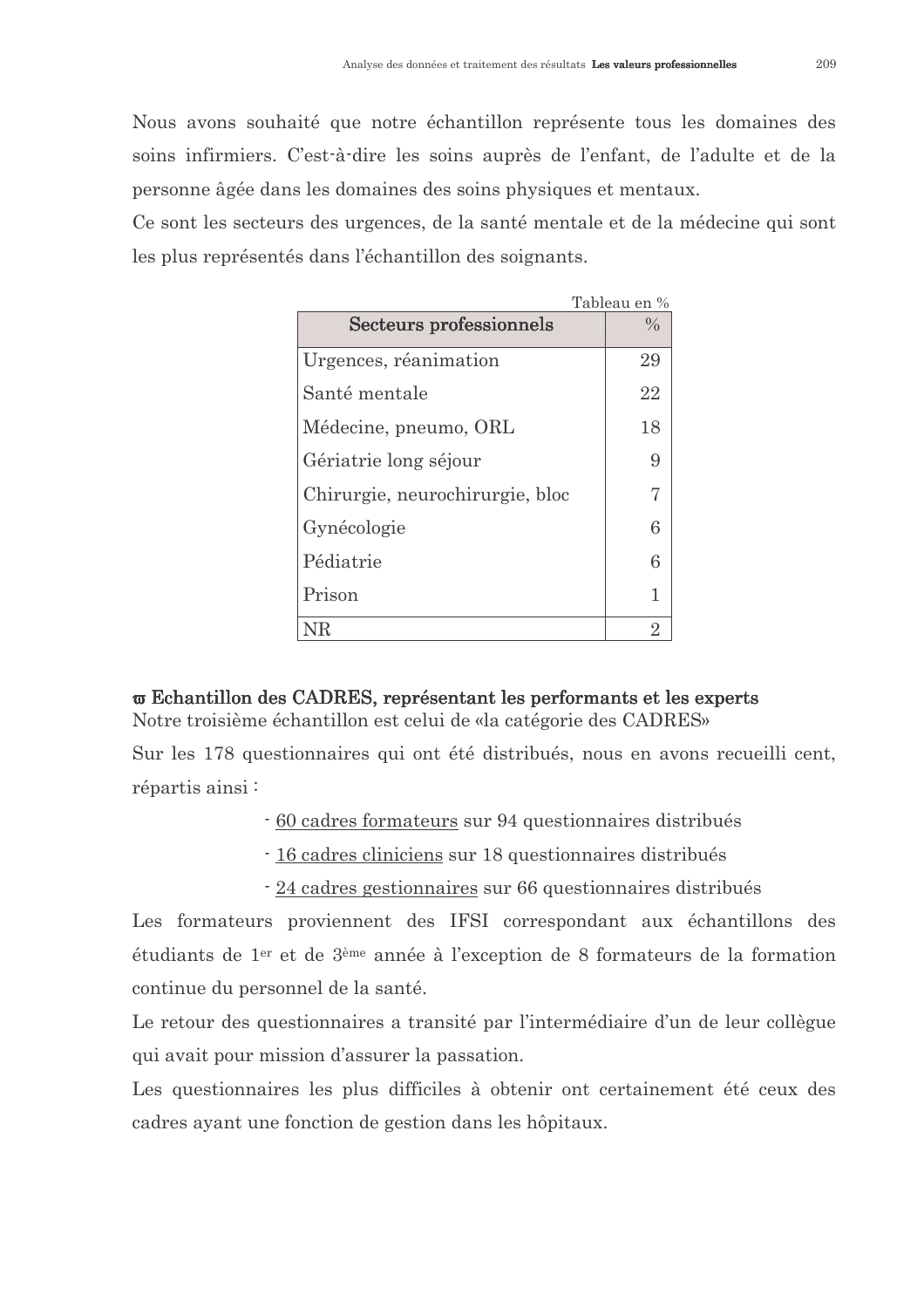Sur les cent cinquante cadres qui ont été contactés, 66 ont répondu favorablement et ont accepté de s'engager d'y répondre. Malheureusement les résultats ont été peu fructueux, malgré les stratèges utilisés nous n'en avons obtenu que 24.

Notre échantillon de cadres est constitué de : 92 Diplôme d'Etat 8 Diplômes Psychiatriques

C'est une population assez âgée diplômée avant la réforme de 1992.

|                                | Tableau en %  |
|--------------------------------|---------------|
| Année du Diplôme d'Etat        | $\frac{0}{0}$ |
| $(92$ personnes)               |               |
| De 1966 à 1975                 | 26            |
| De 76 à 82                     | 46            |
| de 1983 à 1990                 | 20            |
| Année du Diplôme psychiatrique | $\frac{0}{0}$ |
| $(8 \text{ persons}^4)$        |               |
| De 1973 à 1975                 |               |
| De 1976 à 1982                 |               |
| De 1983 à 1990                 | З             |

Parmi notre échantillon nous avons :

- 80 cadres en possession du Certificat Cadres de Santé (CCI) dont :
	- 3 DU<sup>5</sup> de la douleur et soins palliatifs
	- 2 spécialisées hygiénistes
	- 4 spécialistes cliniques
- 20 cadres sans CCI dont:
	- 7 faisant fonction, sans formation supérieure en attente de faire l'Ecole de Cadres de Santé
	- 13 cadres  $6$  dont :  $-5$  spécialisées : instrumentistes
		- 2 spécialisées : puéricultrices
		- 4 Spécialistes Cliniques
		- 3 DU soins palliatifs et de la douleur

Chez les cadres formateurs le temps partiel est fréquemment utilisé pour poursuivre un cursus universitaire.

<sup>&</sup>lt;sup>4</sup> une personne a le double diplôme

<sup>&</sup>lt;sup>5</sup> Diplôme Universitaire

 $6 \text{ un }$  cadre a deux spécialisations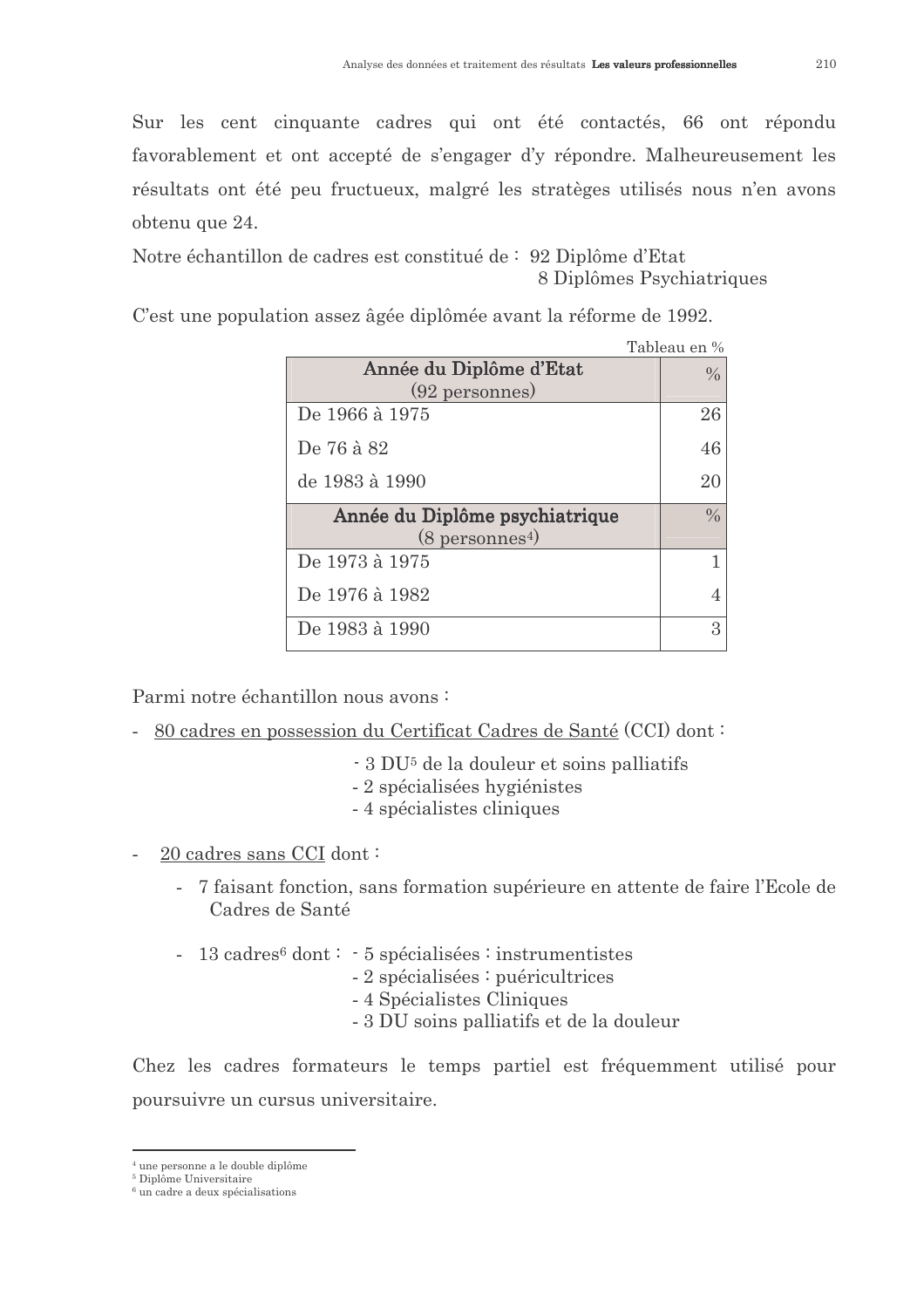En effet nous avons 64 % des personnes qui travaillent à temps partiel qui suivent (ou qui ont suivi) l'université, contre 43% seulement de ceux travaillant à temps plein.

|                        | Tableau en % |
|------------------------|--------------|
| Pourcentage de travail |              |
| Temps plein            |              |
| Temps partiel          | 28           |
| NR.                    |              |
|                        |              |

Les cadres formateurs proviennent des 9 régions françaises

Les cadres gestionnaires et cliniciens de sept hôpitaux représentant 6 régions françaises.

Les services dont sont issus les cadres gestionnaires sont les suivants :

- les urgences, la réanimation et les soins intensifs
- la médecine, la pneumologie, la diabétologie, l'ORL, la  $\mathbb{Z}^{\mathbb{Z}}$ consultation
- la chirurgie  $\sim$
- l'orthopédie et le bloc  $\mathcal{L}^{\mathcal{A}}$
- la gynécologie et la maternité L.
- la gériatrie : long et moyen séjour  $\sim$
- la pédiatrie  $\sim$
- la santé mentale  $\sim$
- l'unité mobile de soins palliatifs
- l'extrahospitalier et soins à domicile  $\Box$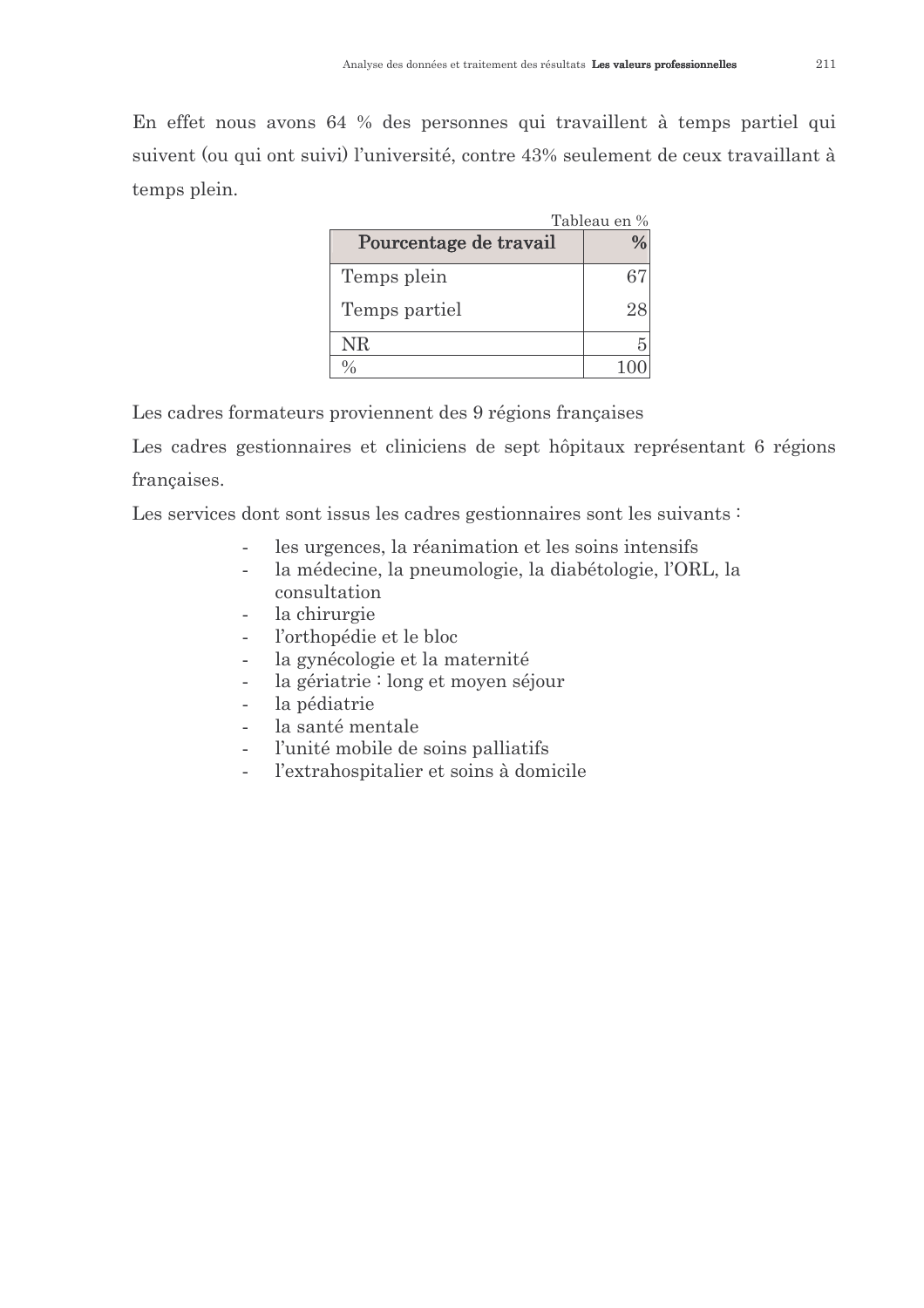# 4.1.1. Répartition en fonction des âges

#### $\boldsymbol{\varpi}$  Echantillon des étudiants

Nous avons dans notre échantillon de première année, 198 étudiants se répartissant dans 7 régions :

| Age E1         | Bourgogne Auvergne PACA |    |    | Le<br>Centre | Lorraine | Pays de<br>Loire | Ile de<br>France | Total | $\%$           |
|----------------|-------------------------|----|----|--------------|----------|------------------|------------------|-------|----------------|
| $18-22$ ans    | 21                      | 11 | 19 | 18           | 10       | 35               | 28               | 142   | 72             |
| $ 23-30 $ ans  | 3                       | 15 | 9  | 9            | 3        |                  | $\overline{5}$   | 45    | 23             |
| $ 31-40 $ ans  | 3                       |    | 0  |              |          | 5                |                  | 10    | $\overline{5}$ |
| plus de 40 ans |                         |    |    |              |          |                  |                  |       | $-1$           |
| Nb             | 27                      | 27 | 28 | 27           | 13       | 41               | 35               | 198   | 100            |

C'est une population jeune pour cette profession difficile, 95% ont entre 18 et 30 ans avec une faible minorité d'adultes. Seule la région de l'Auvergne a des candidats plus âgés.

Un étudiant sur trois a vécu d'autres expériences de vie avant de commencer ses études en soins infirmiers.

#### $\boldsymbol{\varpi}$  Echantillon des soignants et des cadres

Notre échantillon de soignants se répartit en majorité entre 24 et 40 ans. Les plus jeunes ont en effet 24 ans pour faire partie de l'échantillon du groupe des soignants puisqu'ils devaient avoir au minimum trois années d'expérience professionnelle

Notre échantillon de cadres est plus âgé se situe en majorité entre 35 et 45 ans.

#### Comparaison des échantillons

|                |      |      |      | Tableau en % |
|----------------|------|------|------|--------------|
| Classe d'âge   | E1   | E3   |      | C            |
| 18-22 ans      | 72   | 31   |      |              |
| $23-30$ ans    | 23   | 57   | 35   |              |
| $31-40$ ans    | 5    | 8    | 37   | 30           |
| plus de 40 ans |      |      | 28   | 69           |
| Total *        | 100% | 100% | 100% | 100%         |

 $m+1$ 

 $\sim$ 

\*Le calcul des % est arrondi au chiffre supérieur. Ce qui explique que le total peut être supérieur à 100.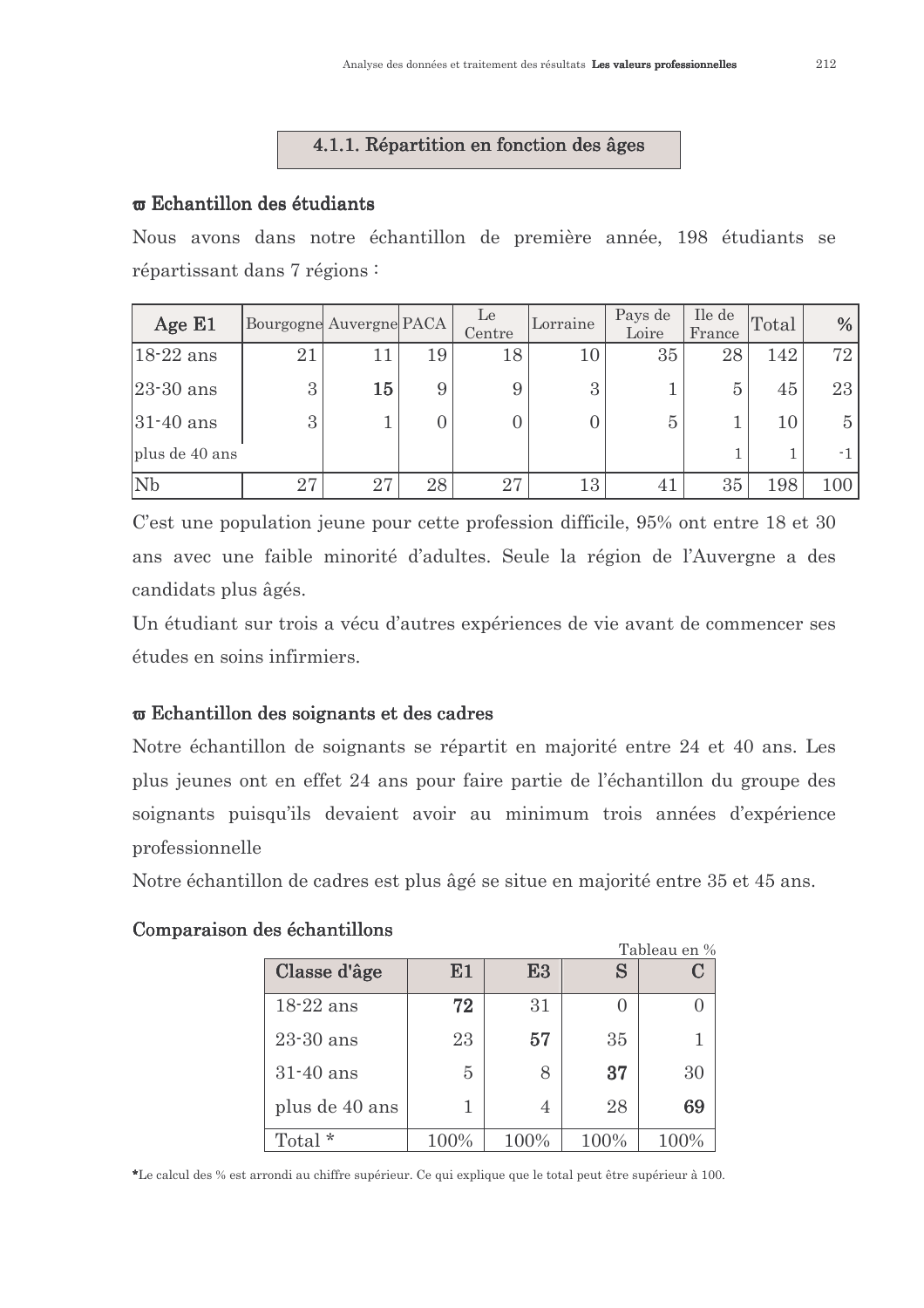#### 4.1.2. Répartition en fonction du sexe

| <b>Sexe E1</b>   | Bourgogne Auvergne PACA |    |         | Le Centre | Lorraine | Pays<br>de<br>Loire | Ile de<br>France Total |           | %               |
|------------------|-------------------------|----|---------|-----------|----------|---------------------|------------------------|-----------|-----------------|
| Femmes<br>Hommes | 20                      | 21 | 22<br>6 | 24<br>3   | 13       | 35<br>6             | 31                     | 166<br>32 | 84<br>$16\vert$ |
| Total            | 27                      | 27 | 28      | 27        | 13       | 41                  | 35                     | 198       | 100             |

#### σ Echantillon des étudiants

La profession d'infirmière était autrefois exclusivement féminine.

Nous retrouvons actuellement 16 % d'hommes en 1<sup>ère</sup> année. Ce pourcentage relativement élevé pour la profession peut s'expliquer comme nous l'avons déjà vu, par la fusion des deux programmes infirmiers à partir de 1993, des soins généraux avec la santé mentale. En effet en psychiatrie on recherchait anciennement de « gros bras musclés » Cette nouvelle formation DE dit « polyvalente » a amené sur le marché une population masculine. Alors, que celle de soins généraux était essentiellement féminine, incarnée par l'image « des bonnes sœurs » et « l'image maternelle. »

D'autre part, nous constatons que dans la motivation « de la catégorie utilitariste», nous retrouvons une proportion masculine deux fois plus importante que féminine. Il semblerait, que les hommes choisissent cette profession plus que les femmes pour la sécurité d'emploi, parce qu'ils n'ont pu faire « autre chose », ou par simple fait du « has ard »

#### $\boldsymbol{\sigma}$  Echantillon des soignants et des cadres

Nous retrouvons dans la population des soignants, une représentation féminine très importante, mais relevons le fait que cette profession est en train de se masculiniser progressivement depuis la fusion de la formation psychiatrique avec les soins généraux.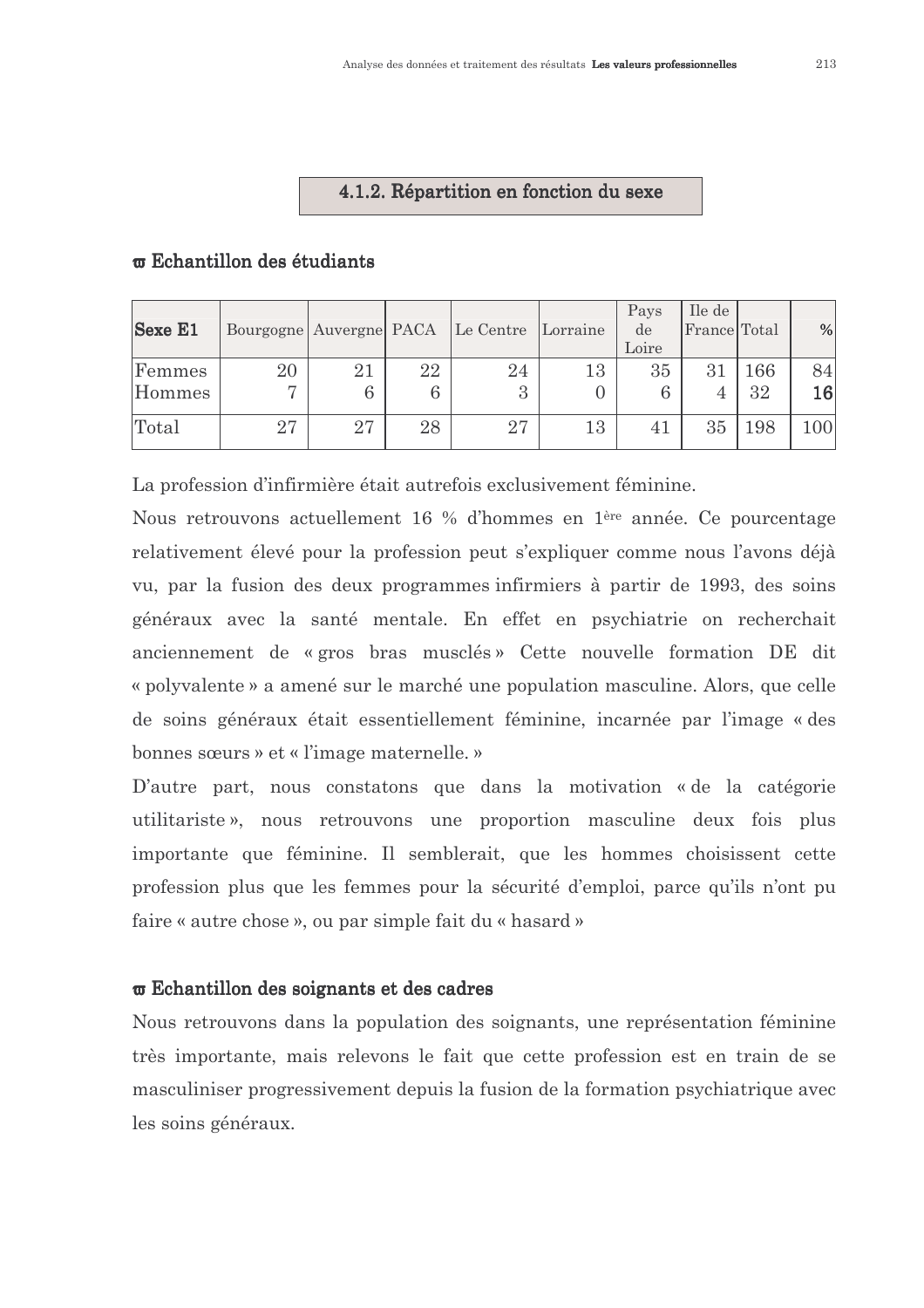Nous constatons qu'il y a 10% d'hommes en plus qui entrent à l'IFSI<sup>7</sup> en 1998 et que la représentation masculine est plus importante chez les cadres que dans le groupe des soignants

#### Tableau comparatif

|             | Tableau en % |    |    |    |
|-------------|--------------|----|----|----|
| <b>Sexe</b> | К.           | E3 |    |    |
| Femmes      |              | 92 | 94 |    |
| Hommes      | 16           |    |    | 13 |
| Total       |              |    |    |    |

4.1.3. L'Etat civil

# **σ** Echantillon des étudiants

La grande majorité, (soit 85%) des étudiants sont célibataires, les personnes mariées avec enfants appartiennent à la classe des plus de 30 ans.

| Etat civil  | Bourgogne Auvergne PACA |    |    | Le     | Lorraine | Pays de | Ile de         | Total          | $\frac{0}{0}$ |
|-------------|-------------------------|----|----|--------|----------|---------|----------------|----------------|---------------|
| E1          |                         |    |    | Centre |          | Loire   | France         |                |               |
| Célibataire | 23                      | 23 | 25 | 23     | 10       | 33      | 30             | 167            | 84            |
| Marié       | $\overline{4}$          | 3  | 3  | 4      | 3        | 7       | $\overline{4}$ | 28             | 14            |
| Divorcé     |                         |    |    |        |          |         |                | $\overline{2}$ |               |
| <b>NR</b>   |                         |    |    |        |          |         |                |                |               |
| Total       | 27                      | 27 | 28 | 27     | 13       | 41      | 35             | 198            | 100           |

Il n'y a pas de différence importante d'une région à l'autre concernant l'état civil.

| Etat civil  | E <sub>1</sub> | $\%$ | E <sub>3</sub> | %  |
|-------------|----------------|------|----------------|----|
| Célibataire | 168            | 85   | 94             | 65 |
| Marié       | 27             | 14   | 46             | 32 |
| Divorcé     | $\overline{2}$ | 1    | 4              | 3  |
| <b>NR</b>   |                |      |                |    |
| Total       | 198            | 100  | 144            |    |

#### Comparons les étudiants

<sup>&</sup>lt;sup>7</sup> Institut de Formation en Soins Infirmiers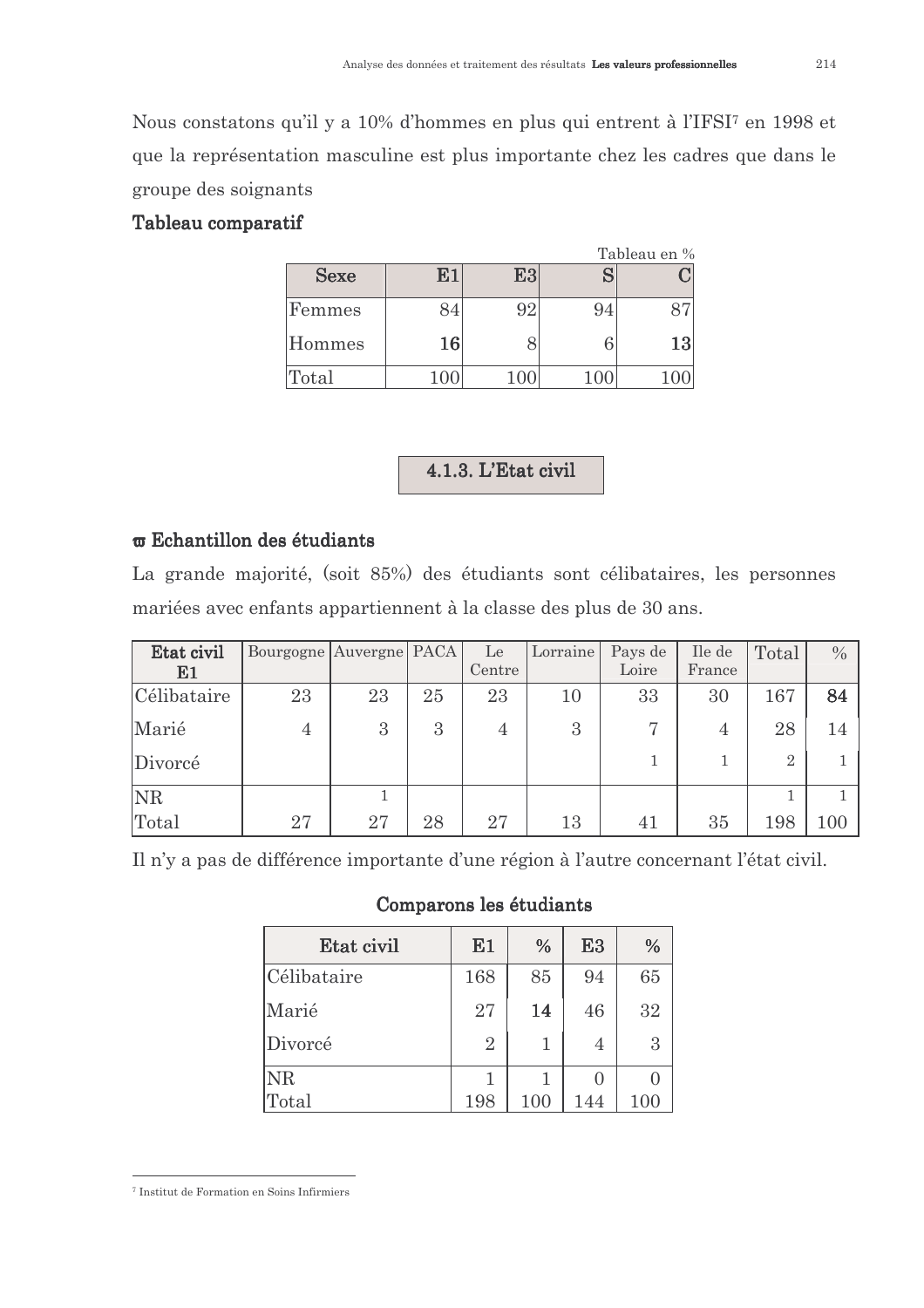En fin de la formation, un étudiant sur trois est marié, ce qui entraîne des changements importants dans leur mode de vie, d'autant plus que pour une toute petite minorité d'entre eux, la naissance d'un enfant va les projeter dans le monde des responsabilités des adultes.

| <b>Enfants</b>  | E1  | $\%$ | E3  | $\frac{0}{0}$ |
|-----------------|-----|------|-----|---------------|
| ou <sub>1</sub> | 15  |      | 15  | 10            |
| non             | 183 | 92   | 129 | 90            |
| Total           | 198 |      | 144 | 100           |

# $\boldsymbol{\varpi}$  Echantillon des soignants et des cadres

|                   |     | Tableau en %  |
|-------------------|-----|---------------|
| Etat civil        | S   | 11            |
| Célibataire       | 20  | 17            |
| Marié ou concubin | 73  | 73            |
| Divorcé           | 6   |               |
| <b>NR</b>         |     | $\mathcal{P}$ |
| Total             | 100 | 100           |

| Tableau en % |     |                |  |  |  |  |
|--------------|-----|----------------|--|--|--|--|
| Enfants      | S   | I :            |  |  |  |  |
| oui          | 56  | 53             |  |  |  |  |
| non          | 44  | 47             |  |  |  |  |
| <b>NR</b>    |     | $\overline{2}$ |  |  |  |  |
| Total        | 100 | 100            |  |  |  |  |

Nous avons ¼ de l'échantillon des soignants qui sont mariés ou vivent en concubinage, dont la moitié ont des enfants.

Chez les infirmiers qui ont des enfants : 5% sont célibataires

5% sont divorcés

46 % vivent maritalement

Les ¼ de l'échantillon des cadres sont mariés ou vivent en concubinage et la majorité ont des enfants.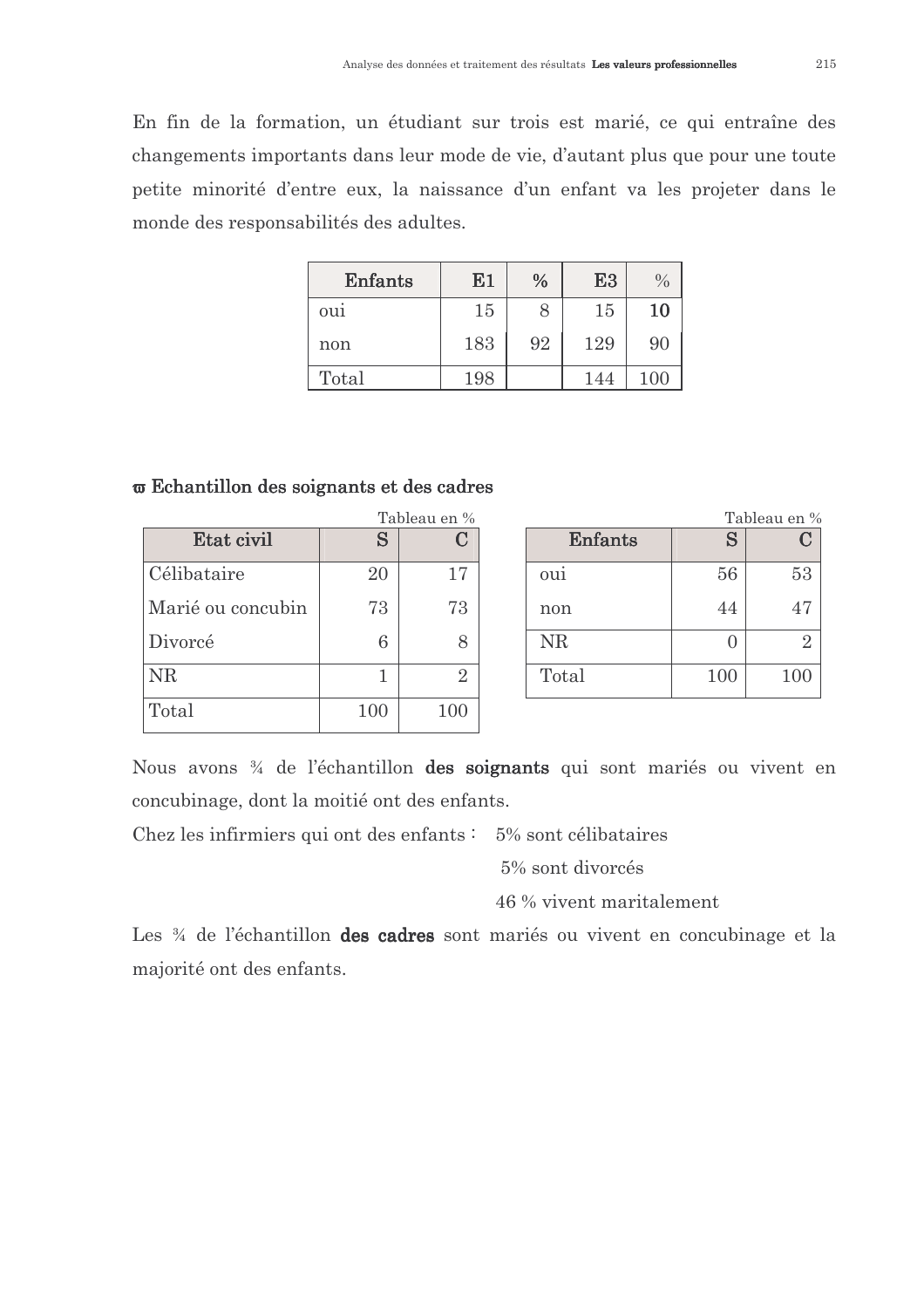# 4.1.4. La Religion

# σ Echantillon des étudiants

C'est principalement la religion chrétienne qui est représentée. Les 3/4 des étudiants ont une religion.

| Religion   | E1  | $\frac{0}{0}$  | E <sub>3</sub> | $\%$   |
|------------|-----|----------------|----------------|--------|
| chrétienne | 136 | 70             | 111            | 79     |
| musulmane  | 6   | 3              | 4              | 3      |
| juive      | 3   | $\overline{2}$ | $\overline{0}$ | $\cap$ |
| sans       | 48  | 25             | 24             | 17     |
| autre      | 1   | 1              | 1              | 1      |
| Total      | 194 | 100            | 140            | 100    |
| <b>NR</b>  | 4   |                | 4              |        |
| Pratiquant | E1  | %              | E <sub>3</sub> | %      |
| oui        | 46  | 24             | 37             | 27     |
| non        | 142 | 76             | 101            | 73     |
| Total      | 188 | 100            | 138            | 100    |
| <b>NR</b>  | 10  |                | 6              |        |

Un étudiant sur 4 ayant une religion est pratiquant. Alors que 20% des étudiants se disent sans religion. Il n'y a pas de différence significative (0.62) entre les E1 et les E3 de l'influence de la conception religieuse sur les principes moraux qui peut se répartir équitablement en trois groupes.

Le premier groupe, qui pense que la religion a forgé leurs principes moraux  $disent:$ 

#### qu'elle modèle leur vision du monde :  $\bullet$

« elle donne des points de repères » « elle fait partie de mon éducation » « la religion catholique véhicule un idéal » « elle permet une connaissance de soi » « elle fait partie de mon éducation » « le catéchisme a forgé mes principes moraux de base » « ce sont des valeurs inculquées dès l'enfance » « c'est une morale qui induit le comportement »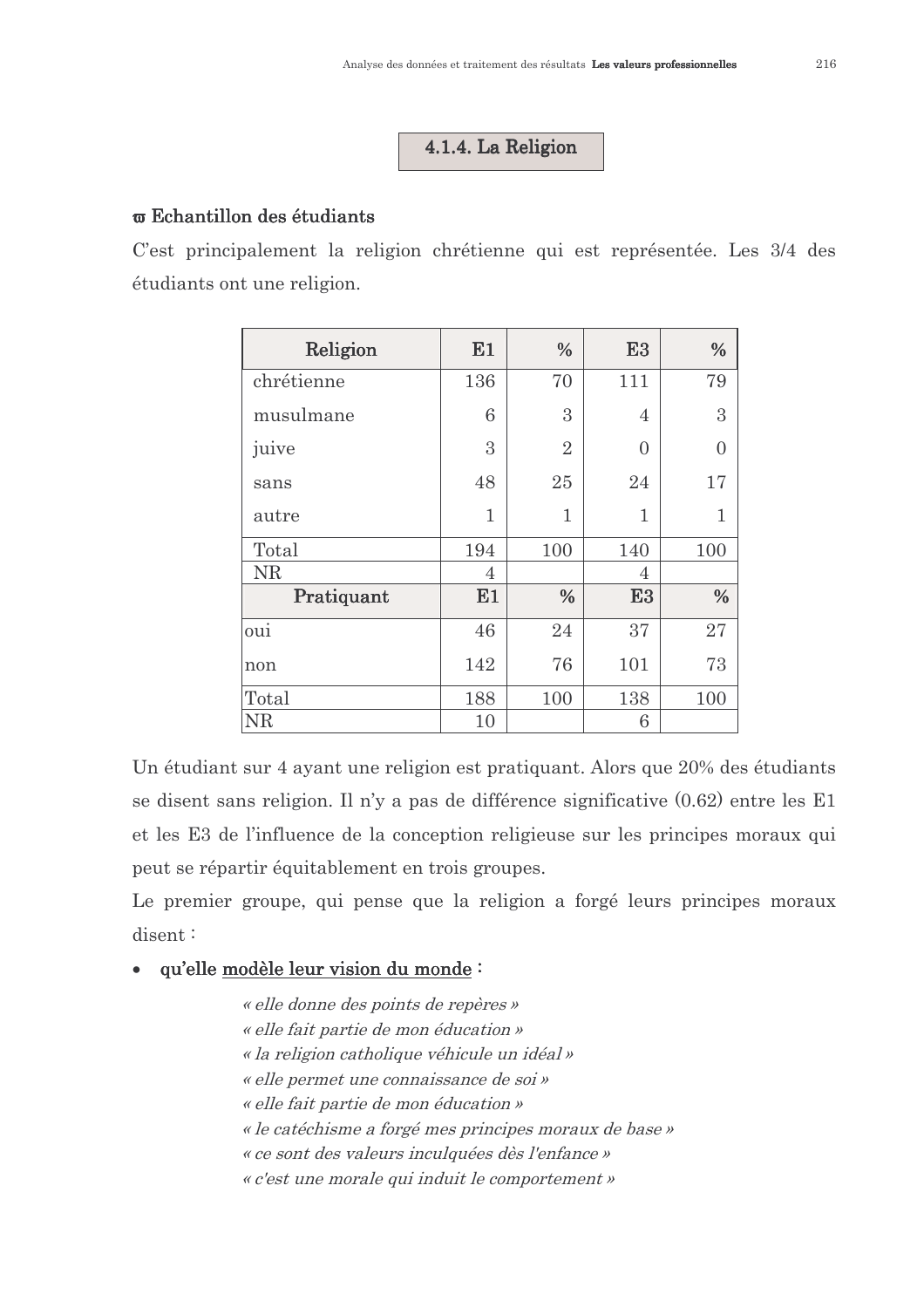« c'est l'éducation inculquée par mes parents » « elle donne la notion de partage » « elle respecte la vie et la dignité de l'homme » « elle influe inconsciemment sur mes principes » « elle fait l'objet d'un choix de la respecter ou de la transgresser » « c'est le bain culturel dans lequel j'ai grandi »

# qu'elle construit certains principes moraux :

« c'est de là que me viennent mes valeurs de justice et d'équité » « j'ai été élevée grâce à la religion dans le respect de l'autre » « pour certaines valeurs morales comme l'honnêteté et l'amour » « elle permet de s'accrocher à certains concepts comme l'espoir » « elle respecte la vie » « elle m'aide à être plus tolérant » « elle m'a appris à respecter les autres »...

## qu'elle donne du sens à leur vie :

« la spiritualité s'inscrit pour moi, dans mon projet de vie » « elle détermine mon chemin de vie »

Un deuxième groupe des non-pratiquants qui pense que la religion n'a pas eu d'influence.

|                          |    |    |    | 1 ableau en % |
|--------------------------|----|----|----|---------------|
| Influence de la religion | E1 | E3 |    |               |
| 0u1                      | 32 |    | 45 | 68            |
| non                      | 33 | 35 | 23 | 21            |
| Sans opinion             | 35 | 25 |    |               |

 $m+1$ 

Le dernier groupe qui est sans opinion.

Si nous croisons l'influence de la religion avec la variable de la pratique de la religion, nous trouvons que l'influence de la religion est bien évidemment plus importante chez les pratiquants 69% (58/83), que chez les non pratiquants 22%  $(54/242)$ . La différence est significative entre chaque échantillon, c'est-à-dire entre les E1 et les cadres (5.91) entre les E3 et les cadres (4.3), entre les E3 et les  $S(2.2)$ , les S et les cadres  $(3.26)$ .

D'autre part nous retrouvons le même écart entre les E1 et E3 sur l'influence de la religion que sur la religion chrétienne reçue.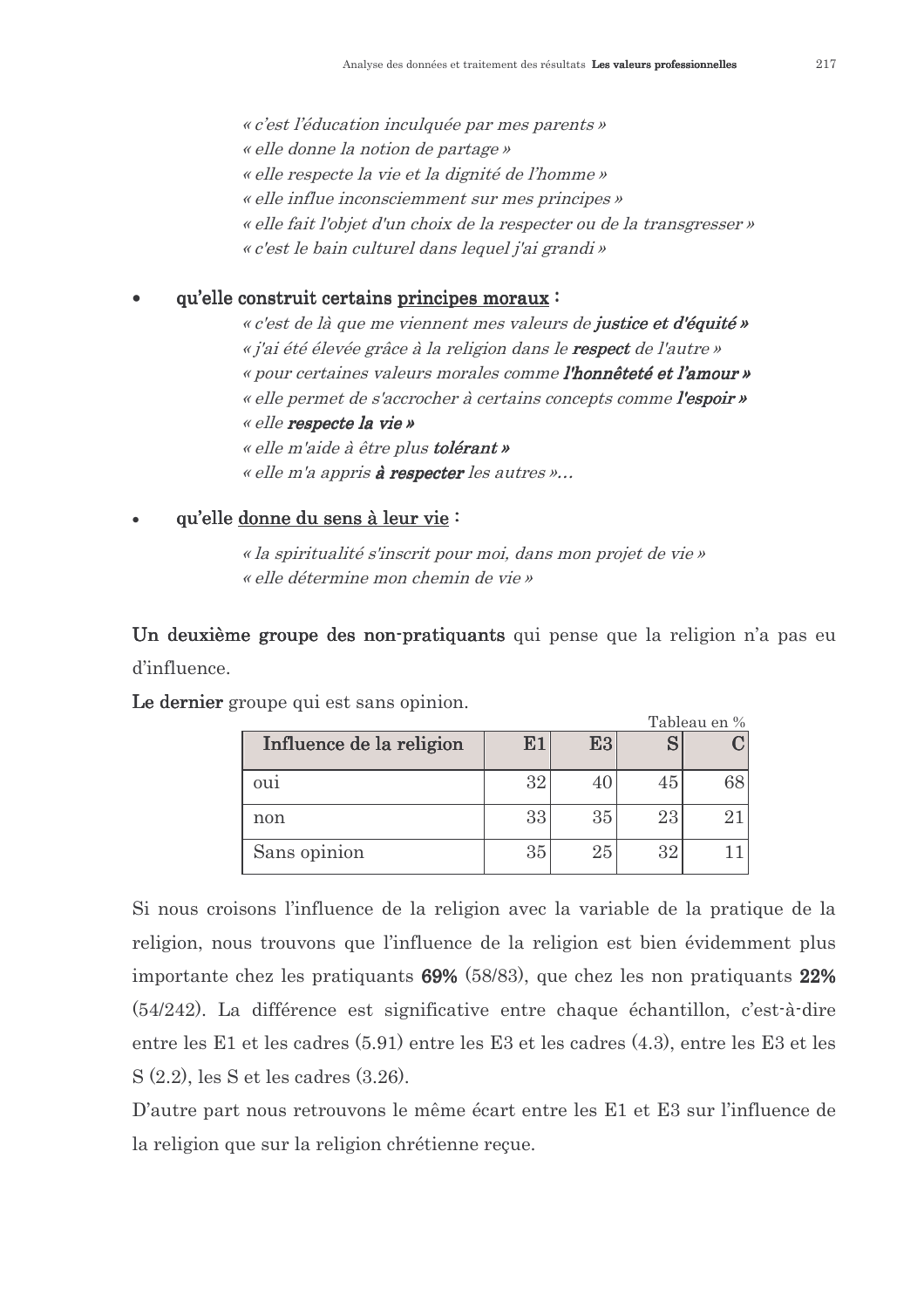$m + 1$ 

# $\boldsymbol{\sigma}$  Echantillon des soignants

C'est principalement la religion chrétienne qui est à nouveau représentée.

Nous retrouvons 12% de personnes de religion chrétienne de plus que dans le groupe des étudiants de 1ère année.

Nous constatons aussi que 10% seulement de ce groupe se dit n'appartenir à aucune religion

| Religion    | E1             | E3             | S   |
|-------------|----------------|----------------|-----|
| chrétienne  | 70             | 79             | 82  |
| musulmane   | 3              | 3              | 3   |
| juive       | $\overline{2}$ | $\overline{0}$ |     |
| sans        | 25             | 17             | 10  |
| autre       | $\overline{0}$ | 1              | 1   |
| <b>NR</b>   | $\Omega$       | 0              | 4   |
| Pratiquants | E1             | E3             | S   |
| oui         | 24             | 27             | 21  |
| non         | 76             | 73             | 79  |
| Total       | 100            | 100            | 100 |

Nous observons que la pratique de la religion baisse avec l'âge et l'expérience de la vie. Cette différence est d'autant plus sensible, que les étudiants de 1<sup>ère</sup> année, bien qu'appartenant moins à la religion chrétienne (-12%) sont plus pratiquants que les soignants.

L'influence de la conception religieuse sur les principes moraux semble déterminante pour 45 % des soignants alors qu'un tiers ne semble pas avoir d'opinion arrêtée. La différence est significative entre les  $E1$  et les  $S(2.20)$ 

Ce résultat peut quelque peu nous surprendre dans une population qui ne se dit pratiquante qu'à 21%.

Les raisons invoquées par les soignants peuvent être classées en 3 catégories.

#### l'éducation religieuse « a modelé » leur vision du monde  $\bullet$

« l'évangile **conditionne** à certaines réflexions» « l'influence de mes parents pratiquants » « l'influence de la famille » « le modèle reste imprimé »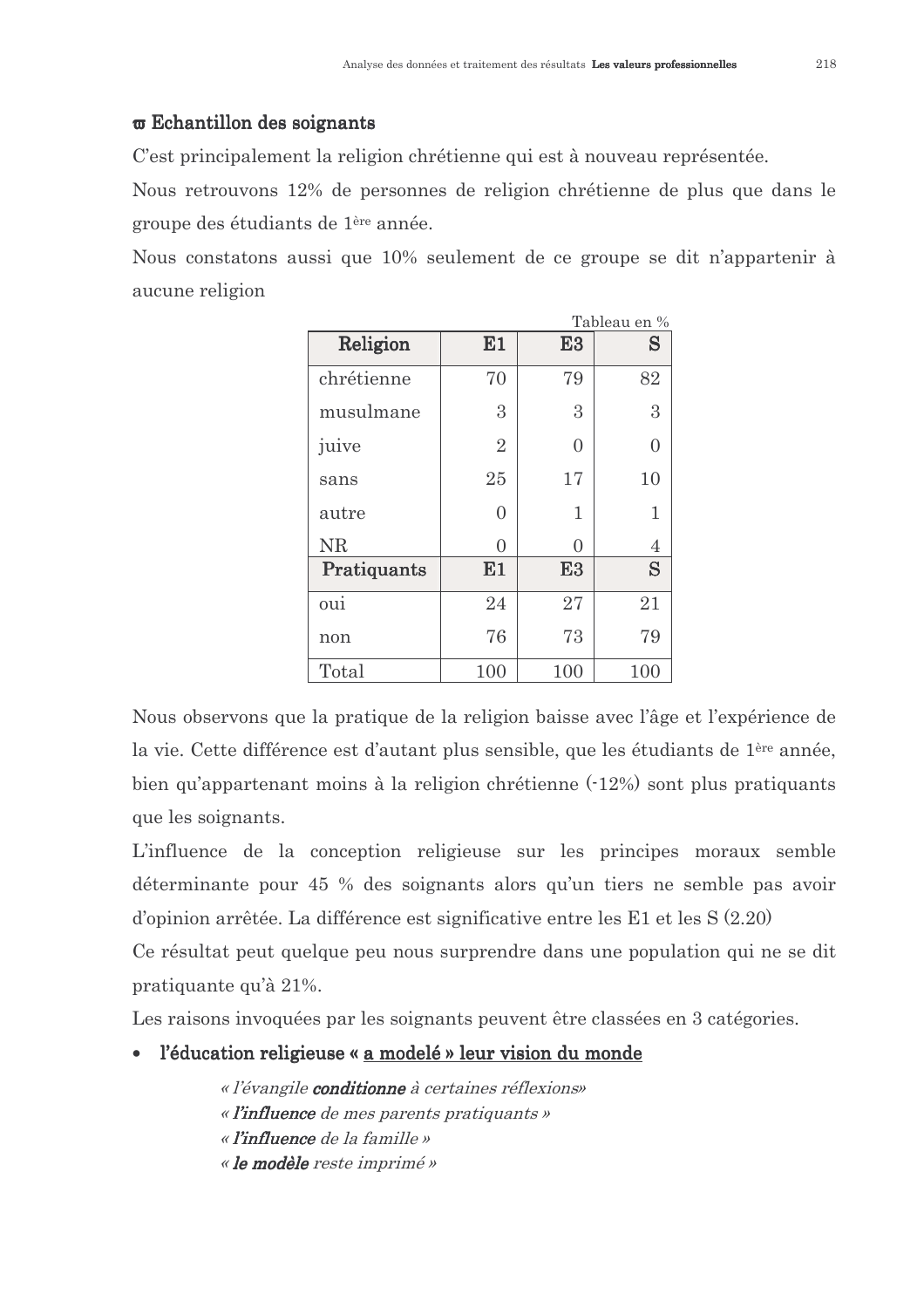« l'éducation conditionne nos jugements » « on baigne dans les principes moraux » « j'ai reçu un enseignement catholique et je n'en suis pas sortie indemne » « elle a **influencé** toute mon éducation » « elle fait partie de ma vie »

La conception religieuse <u>a forgé les principes moraux</u> fondamentaux de la personne

« elle donne des repères et des valeurs morales » « elle a influencé mes principes moraux » « elle a forgé les valeurs morales »

## Les principes moraux fondamentaux relevés sont :

« le respect et la tolérance à la différence » « le respect de l'autre » « savoir aimer et aider son prochain » « la notion du bien et du mal » « la solidarité et l'amour de l'autre » « le respect et l'amour de l'autre (10) « le souci de la justice et de l'équité » « savoir donner sans attendre un retour... »

# La conception religieuse comme ouverture au monde

« elle m'a permis de côtoyer de multiples races et de confessions à l'hôpital « elle représente une connaissance, une richesse pour comprendre autrui « être chrétien se révèle au quotidien, dans l'ouverture au monde qui nous entoure « elle reprend pour l'essentiel la morale universelle, tous les hommes sont égaux en droit, quels que soient le pays d'origine, la culture ou la religion... »

## $\boldsymbol{\sigma}$  Echantillon des cadres

C'est chez les cadres, que la religion chrétienne est la plus fortement représentée. L'écart avec les  $E1$  est significative  $(3.25)$ 

| Tableau en % |               |    |    |     |  |  |  |  |
|--------------|---------------|----|----|-----|--|--|--|--|
| Religion     | E1            | E3 | S  | ( ) |  |  |  |  |
| chrétienne   | 70            | 79 | 82 |     |  |  |  |  |
| musulmane    | 3             | 3  | 3  | 3   |  |  |  |  |
| juive        | $\mathcal{D}$ |    |    |     |  |  |  |  |
| sans         | 25            | 17 | 10 |     |  |  |  |  |
| autre        |               |    |    |     |  |  |  |  |
| ${\rm NR}$   |               |    |    |     |  |  |  |  |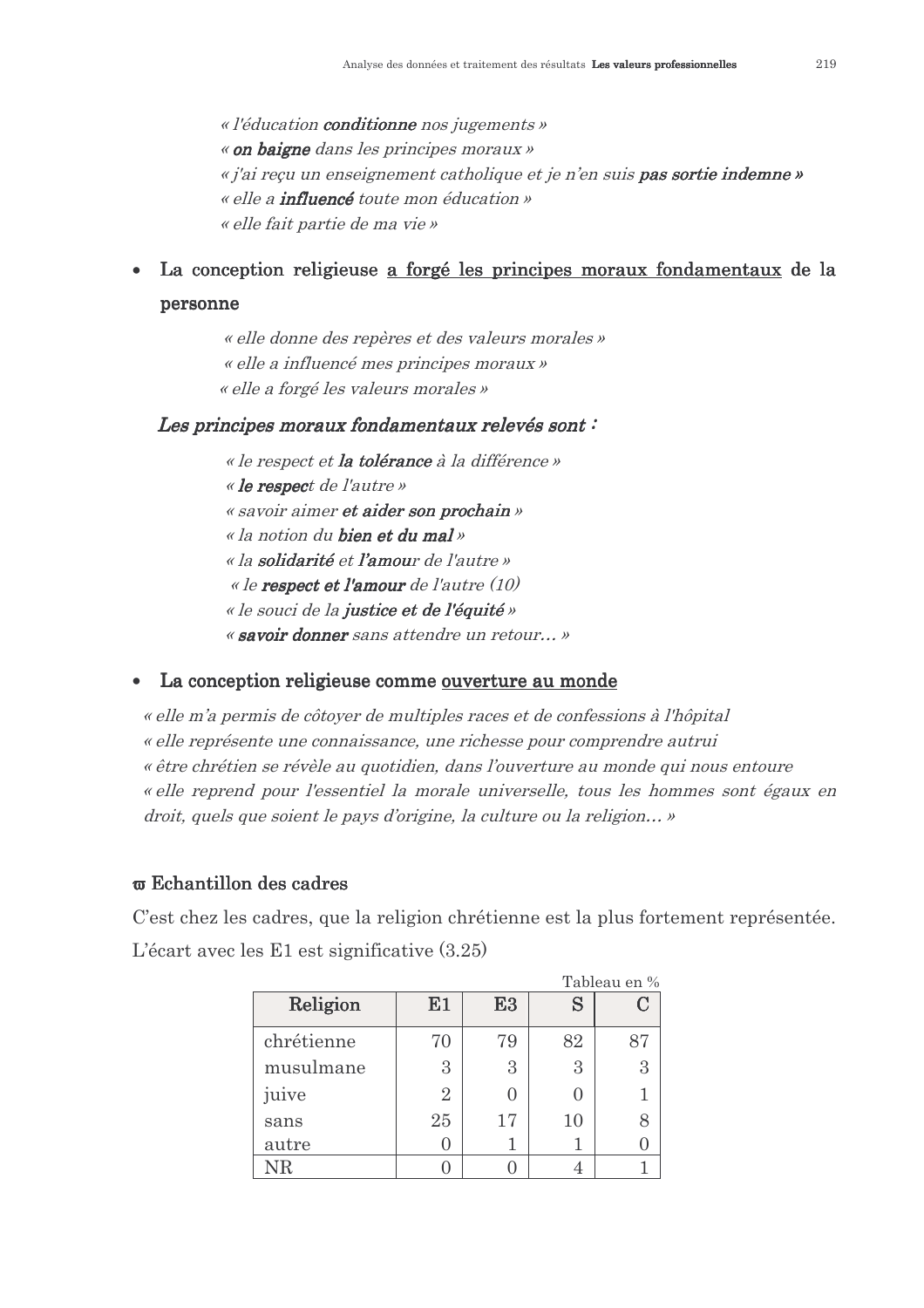| Tableau en % |     |                |    |    |  |  |  |  |
|--------------|-----|----------------|----|----|--|--|--|--|
| Pratiquants  | E1  | E <sub>3</sub> | S  |    |  |  |  |  |
| lou1         | 24  | 27             | 21 | 33 |  |  |  |  |
| non          | 76  | 73             | 79 |    |  |  |  |  |
| `otal        | 100 | 10C            |    |    |  |  |  |  |

Les cadres sont plus pratiquants, et pensent que la religion influence majoritairement leur système de valeurs.

Pour 68% des cadres, l'influence de la conception religieuse sur les principes moraux semble déterminante alors que nous en avions que 45% chez les soignants. La différence concernant l'influence de la religion est significative entre les soignants et les cadres  $(3.2)$ 

Voici les raisons avancées :

#### La conception religieuse a forgé les principes moraux fondamentaux de la  $\bullet$ personne

« héritage culturel inconscient » « forte influence par la scolarité religieuse » « fait partie de ma culture » « indissociable de notre personnalité » « toute religion est à la base d'un comportement social humain » « la base de mes valeurs » « c'est la seule morale que j'ai recue » « c'est la base judéo-chrétienne de notre culture qui renforce nos valeurs »

## Les principes moraux relevés comme fondamentaux sont :

« pour certaines valeurs comme l'amour et le respect » « m'a appris très tôt la tolérance » « le respect de l'autre. l'aide et le soutien » « le sens moral, le respect des autres » « j'ai toujours entendu chez moi les termes de respect et de tolérance» « le respect des principes d'égalité et le respect » « la notion du bien » « on retrouve l'amour de l'autre dans la religion chrétienne » « on retrouve l'amour du prochain »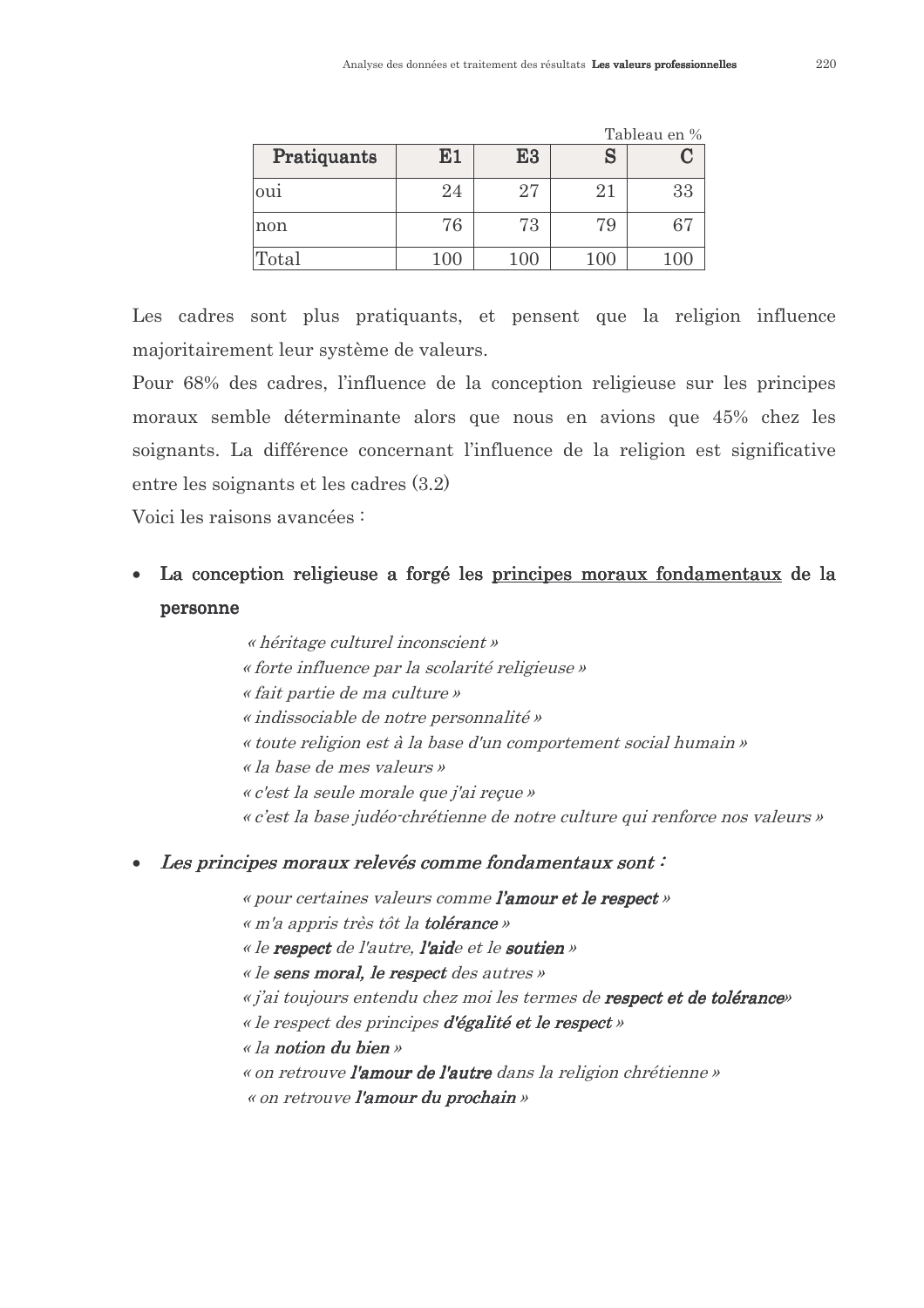# 4.1.5. Le milieu social

#### **σ** Echantillon des étudiants

#### Le financement des études

| <b>Boursier</b><br>E1 | <b>Bourgogne</b>   | Auvergne PACA  |                | Le<br>Centre       | Lorraine       | Pays de<br>Loire | Ile de<br>France | N           | %        |
|-----------------------|--------------------|----------------|----------------|--------------------|----------------|------------------|------------------|-------------|----------|
| <sub>oui</sub>        | 9                  | 11             | $\overline{4}$ | $\overline{2}$     | $\overline{2}$ | 6                | 7                | 41          | 21       |
| non                   | 18                 | 14             | 23             | 24                 | 11             | 34               | 28               | 152         | 77       |
| <b>NR</b>             | $\overline{0}$     | $\overline{2}$ | 1              | $\mathbf{1}$       |                | 1                | $\Omega$         | 5           | 3        |
| Total                 | 27                 | 27             | 28             | 27                 | 13             | 41               | 35               | 198         | 100      |
| $\frac{0}{0}$         | 33                 | 41             | 14             | 7                  | 15             | 15               | 20               |             |          |
| <b>Boursier</b>       |                    |                |                |                    |                | Pays de          | Ile de           |             |          |
| E <sub>3</sub>        | Bourgogne Auvergne |                | PACA           | Le Centre Lorraine |                | Loire            | France           | $\mathbf N$ | %        |
| <sub>oui</sub>        | $\overline{2}$     | 8              | 6              | 10                 | 3              | $\overline{4}$   | 12               | 45          | 31%      |
| non                   | 12                 | 19             | 9              | 12                 | 10             | 6                | 25               | 93          | 65%      |
| <b>NR</b>             | $\mathbf{1}$       | $\mathbf{1}$   | $\theta$       | $\overline{0}$     | $\mathbf{1}$   | $\mathbf{1}$     | $\overline{2}$   | 6           |          |
| Total                 | 15                 | 28             | 15             | 22                 | 14             | 11               | 39               |             | 144 100% |

Nous pouvons constater qu'il y a plus d'étudiants boursiers en 3<sup>ème</sup> année qu'en l<sup>ère</sup> année, les bourses n'étant pas toutes accordées puisqu'ils ne sont qu'au début de la 1<sup>ère</sup> année. Les boursiers ne se répartissent pas équitablement suivant les régions, nous constatons en effet que le % pour les E3 va de 13% (La Bourgogne) à 45% (PACA). Rappelons que les bourses sont distribuées en fonction des revenus des parents et que cela signifierait que cette région soit particulièrement défavorisée sur le plan économique.

La bourse étant peut-être insuffisante ou insatisfaisante oblige, dans 32% des cas, les étudiants de 1<sup>ère</sup> année de travailler en dehors de leurs études. En 3<sup>ème</sup> année 44% des étudiants travaillent pour subvenir à leur besoin.

Les non boursiers ont moins besoin de travailler, mais nous retrouvons tout de même 38% qui doivent travailler en dehors de leurs études entre 5h et 30 heures par semaine.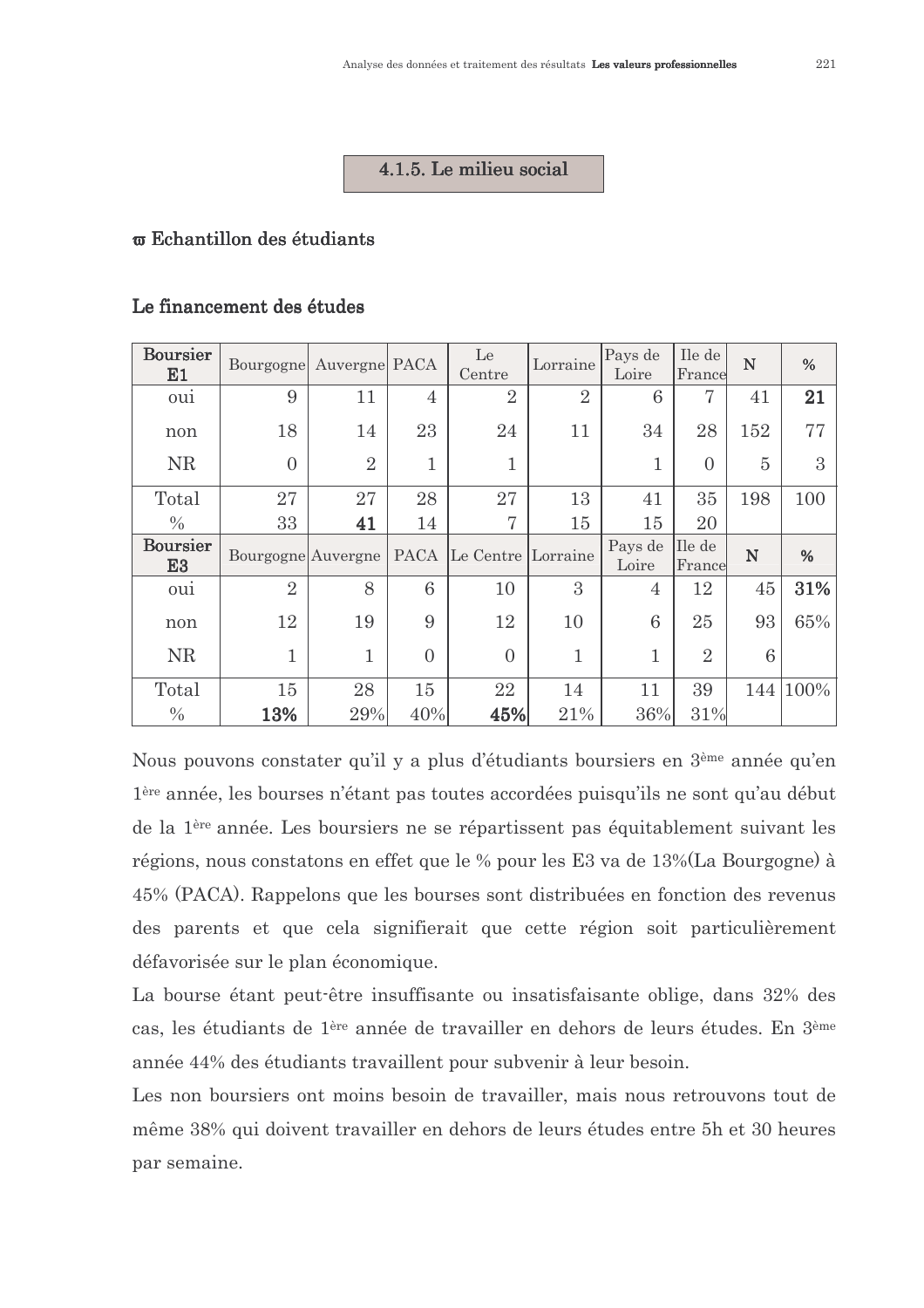| Les boursiers          | E1  | %  | E3 | $\%$          |
|------------------------|-----|----|----|---------------|
| qui travaillent        | 13  | 33 | 20 | 48            |
| qui ne travaillent pas | 26  | 67 | 22 | 52            |
| Les non boursiers      | Е1  | %  | E3 | $\frac{0}{0}$ |
| qui travaillent        | 39  | 25 | 35 | 35            |
| qui ne travaillent pas | 112 | 75 | 58 | 65            |

#### Comparaison entre les différentes régions.

Nous aurions pu penser que c'était essentiellement en Ile de France que la situation financière était la plus désavantageuse. En fait nous retrouvons les régions : PACA et le Centre qui avaient déjà le nombre de boursiers le plus important.

| Travail<br>E1             | Bourgogne Auvergne |                | <b>PACA</b>    | Le<br>Centre   | Lorraine | Pays de<br>Loire | Ile de<br>France | ${\bf N}$ | $\frac{0}{0}$ |
|---------------------------|--------------------|----------------|----------------|----------------|----------|------------------|------------------|-----------|---------------|
| <sub>ou1</sub>            | 8                  | 13             | $\overline{7}$ | $\overline{5}$ | 1        | 7                | 11               | 52        | 26            |
| non                       | 18                 | 12             | 19             | 22             | 12       | 32               | 24               | 139       | 70            |
| <b>NR</b>                 | 1                  | $\overline{2}$ | $\overline{2}$ | $\Omega$       | $\Omega$ | $\overline{2}$   | $\Omega$         | 7         | 4             |
| Total                     | 27                 | 27             | 28             | 27             | 13       | 41               | 35               | 198       |               |
| $\frac{0}{0}$             | 30                 | 48             | 25             | 19             | 8        | 17               | 31               |           |               |
|                           |                    |                |                |                |          |                  |                  |           |               |
| Travail<br>E <sub>3</sub> | Bourgogne          | Auvergne       | <b>PACA</b>    | Le<br>Centre   | Lorraine | Pays de<br>Loire | Ile de<br>France | N         | $\frac{0}{0}$ |
| oui                       | 6                  | 8              | 8              | 11             | 1        | 3                | 20               | 57        | 40            |
| non                       | 9                  | 18             | $\overline{7}$ | 10             | 12       | 7                | 17               | 80        | 56            |
| <b>NR</b>                 | $\Omega$           | $\overline{2}$ | $\Omega$       | 1              | 1        | 1                | $\overline{2}$   | 7         | 4             |
| Total                     | 15                 | 28             | 15             | 22             | 14       | 11               | 39               | 144       |               |

Nous avons sur l'ensemble 26% des étudiants de 1<sup>ère</sup> année qui travaillent et 40 % en 3<sup>ème</sup> année, l'augmentation est par conséquent importante. Ce qui peut s'expliquer par le fait de ne plus vouloir être pris en charge par les parents à leur âge, soit par l'obligation de subvenir à leurs besoins ou par leur mariage. Plus de la moitié d'entre eux travaillent plus de 10 heures par semaine. Compte tenu que le temps de présence dans la formation (entre les stages et les cours) est de 40 heures en plus du travail personnel, nous pouvons facilement comprendre que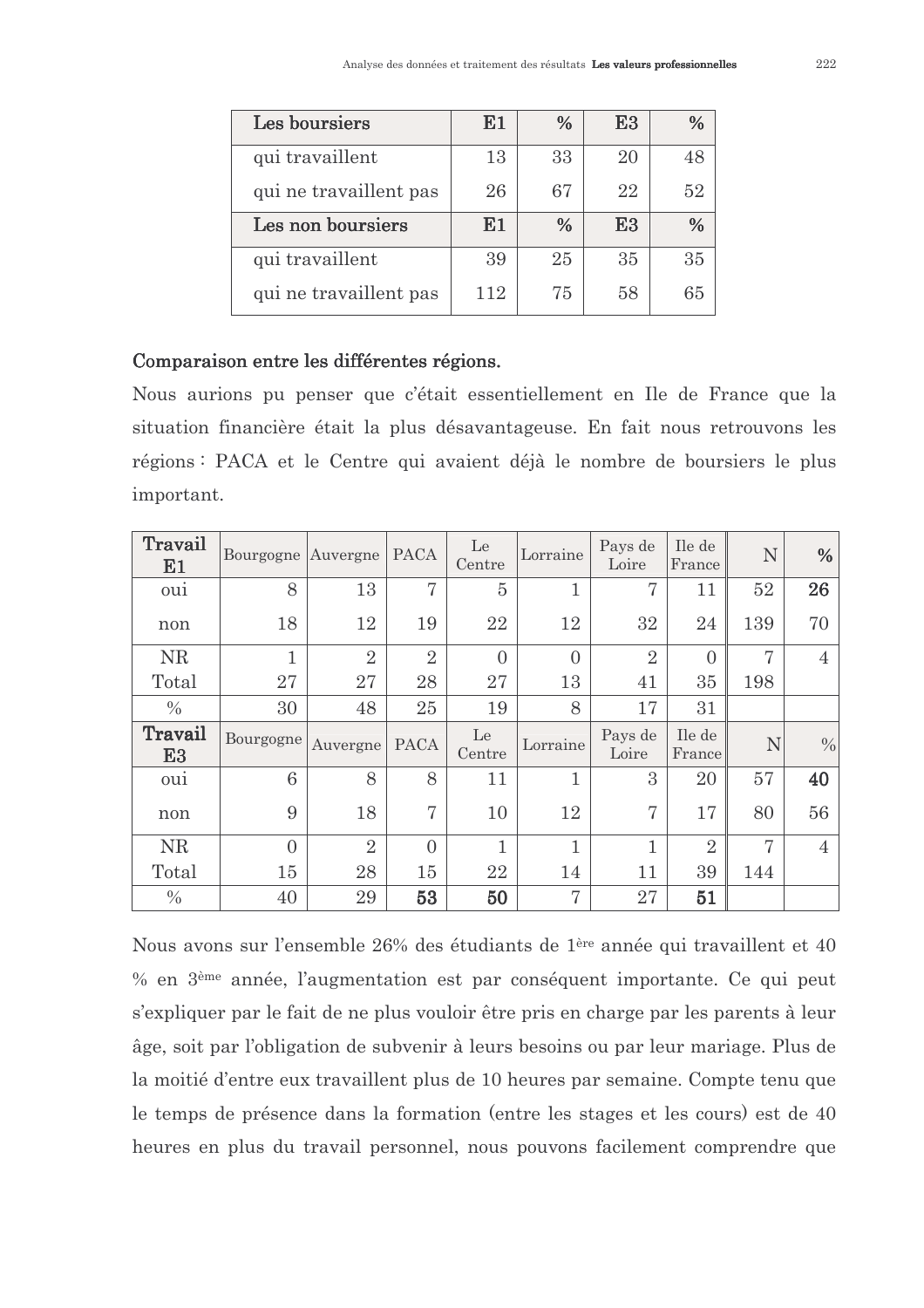certains enseignants se plaignent : «d'étudiants fatigués, peu présents, voir peu participatifs... »

Les candidats étant très jeunes, ne sont, que pour très peu d'entre eux mariés. Nous ne traiterons donc pas de cette question pour les novices. Les professions de la santé chez les parents (essentiellement chez les mères) sont largement représentées. Un candidat sur quatre à un des deux parents : médecin, infirmier ou aide soignant.

| Milieu social            | Père | E1    | Père | E3    | Mère           | E1    | Mère           | E <sub>3</sub> |
|--------------------------|------|-------|------|-------|----------------|-------|----------------|----------------|
| Artisans                 | 30   | 16%   | 13   | 10%   | 4              | 2%    | 8              | 6%             |
| Cadres et fonctionnaires | 70   | 38%   | 49   | 39%   | 41             | 22%   | 25             | 20%            |
| Professions libérales    | 14   | 8%    | 4    | 3%    | 11             | 6%    | 8              | $6\%$          |
| Professions de la santé  | 4    | 2%    | 3    | 2%    | 40             | 22%   | 25             | 20%            |
| Ouvriers                 | 53   | 28%   | 46   | 36%   | 52             | 28%   | 37             | 29%            |
| Sans                     |      | $1\%$ | 4    | 3%    | 29             | 16%   | 17             | 13%            |
| Chômage                  |      | $1\%$ |      | 0%    | 1              | $1\%$ | $\Omega$       | $0\%$          |
| Retraité                 | 9    | 5%    | 7    | $6\%$ | 3              | 2%    | $\overline{5}$ | 4%             |
| Décédé                   | 4    | 2%    |      | $1\%$ | $\overline{2}$ | $1\%$ |                | $1\%$          |
| Total                    | 186  | 100   | 127  | 100   | 183            | 100   | 126            | 100            |
| <b>NR</b>                | 12   |       | 17   |       | $15\,$         |       | 18             |                |

Les cadres et les fonctionnaires représentent la classe sociale la plus importante.

## $\boldsymbol{\varpi}$  Echantillon des soignants et des cadres

La classe ouvrière est très fortement représentée dans la **catégorie des soignants.** On repère néanmoins que les liens du mariage vont amener un changement dans la classe sociale d'origine.

En comparant les échantillons, on peut confirmer qu'il y a un changement dans l'évolution des origines de la classe sociale. Nous retrouvons dans le groupe des soignants 43% de la classe ouvrière alors que chez les étudiants de 1<sup>ère</sup> année, ils ne sont plus que 28%. La différence est significative (2.22)

Nous avons vérifié que ce phénomène ne s'explique pas par le sous-groupe des infirmiers en psychiatrie, qui provenaient généralement de milieu ouvrier.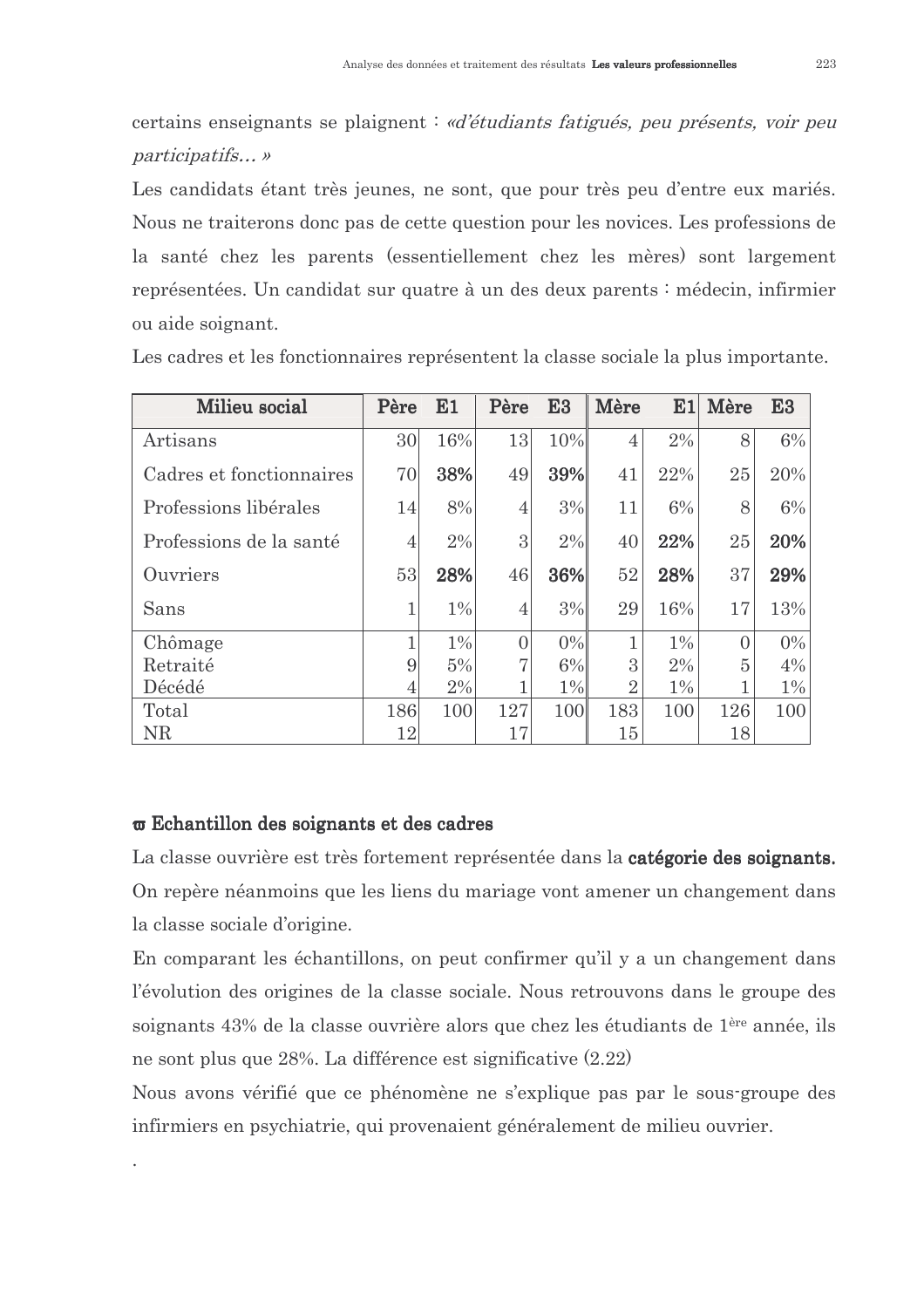|                          |                |                |          |               |                |                |          |             |                 | Tableau en %   |
|--------------------------|----------------|----------------|----------|---------------|----------------|----------------|----------|-------------|-----------------|----------------|
|                          | <b>PERE</b>    |                |          |               | <b>MERE</b>    |                |          |             | <b>CONJOINT</b> |                |
| Milieu social            | E1             | E <sub>3</sub> | S        | $\mathcal{C}$ | E1             | E <sub>3</sub> | S        | $\mathbf C$ | S               | $\mathbf C$    |
| Artisans                 | 16             | 10             | 14       | 20            | $\overline{2}$ | 6              | 7        | 8           | 3               | $\overline{4}$ |
| Cadres et fonctionnaires | 38             | 39             | 23       | 27            | 22             | 20             | 7        | 10          | 42              | 54             |
| Professions libérales    | 8              | 3              | 8        | 11            | 6              | 6              | 7        | 7           | 8               | 12             |
| Professions de la santé  | $\overline{2}$ | $\overline{2}$ | 3        | $\theta$      | 22             | 20             | 12       | 3           | 14              | 13             |
| Ouvriers                 | 28             | 36             | 43       | 31            | 28             | 29             | 31       | 27          | 29              | 16             |
| Sans                     | 1              | 3              | $\theta$ | 3             | 16             | 13             | 28       | 37          | $\overline{2}$  | $\mathbf{1}$   |
| Chômage                  | 1              | $\theta$       |          | $\theta$      | $\mathbf{1}$   | 0              | $\Omega$ | $\Omega$    | $\overline{2}$  | $\overline{2}$ |
| Retraité                 | 5              | 6              | 7        | 8             | $\overline{2}$ | 4              | 7        | 7           | $\overline{2}$  |                |
| Décédé                   | $\overline{2}$ | 1              |          | $\Omega$      | 1              |                |          |             | $\Omega$        | 0              |

# Tableau comparatif

Ce sont les milieux ouvriers et cadres/fonctionnaires qui caractérisent le groupe social de notre échantillon cadres qui a par ailleurs le % le plus élevé des mères à domicile. Comme pour le groupe des soignants, le mariage va amener un changement dans la classe sociale d'origine.

4.1.6. La formation

# 1. Type de bac

# **σ** Echantillon des étudiants

Ils entrent en Institut de Formation en Soins Infirmiers majoritairement avec un bac scientifique suivi du bac SMS,<sup>8</sup> anciennement F8. Cette répartition varie selon les IFSI et les régions.

Le concours d'entrée à l'ISFI étant difficile, nous avons 39 % de notre échantillon des 1ère années, qui ont suivi une école préparatoire. Certains en ont suivi même trois. Le concours d'entrée diffère en fonction des régions de France, l'Ile de France a le recrutement le plus accessible car il y a moins de candidats qui se présentent qu'en Province ce qui explique certainement une majorité de bac SMS.

<sup>&</sup>lt;sup>8</sup> Sanitaire Médicaux Social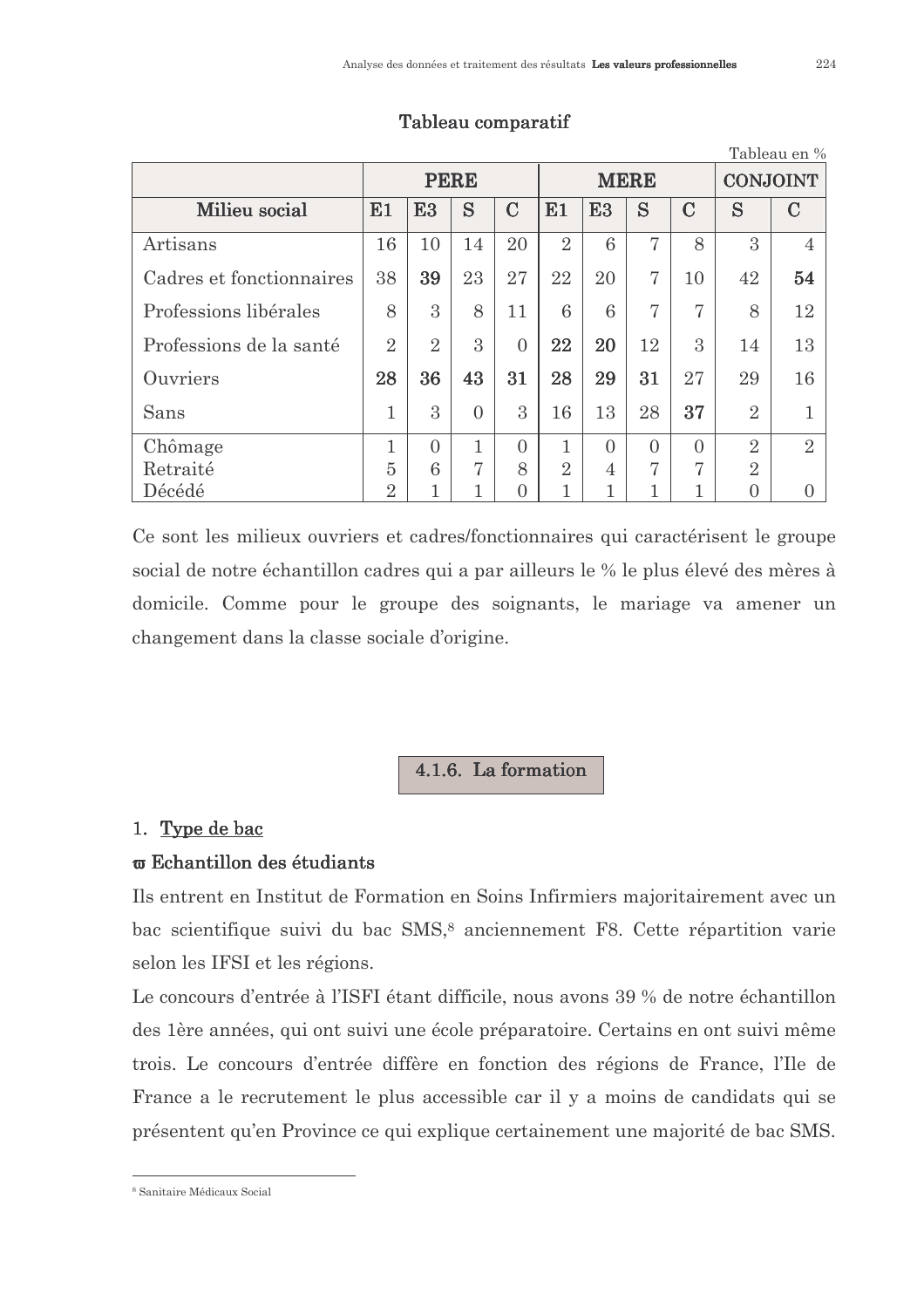| Type de bac   | Bourgogne   Auvergne |          | <b>PACA</b> | Le<br>Centre   | Lorraine       | Pays de<br>Loire | Île-de-<br>France | N      | $\frac{0}{0}$ |
|---------------|----------------------|----------|-------------|----------------|----------------|------------------|-------------------|--------|---------------|
| littéraire    | $\overline{2}$       | 3        | 5           | 4              | 6              | 9                |                   | 36     | 18            |
| scientifique  | 9                    | 10       | 9           | 8              | $\overline{2}$ | 20               | 8                 | 66     | 33            |
| économique    | 5                    |          | 6           | $\overline{2}$ | $\overline{2}$ | 6                | 3                 | 28     | 14            |
| professionnel | 5                    | $\Omega$ |             | 3              |                | $\overline{0}$   |                   | $15\,$ |               |
| <b>SMS</b>    | 5                    | 8        | 5           | 10             | $\overline{2}$ | 6                | 17                | 53     | 27            |
| Sans bac      |                      |          |             |                |                |                  |                   |        |               |
| Total         | 27                   | 27       | 29          | 27             | 13             | 41               | 35                | 199    | 100           |

| <b>Formation suivie</b>     | E1  | $\%$                     | E <sub>3</sub> | $\frac{0}{0}$ |
|-----------------------------|-----|--------------------------|----------------|---------------|
| Type de Bac                 |     | Une personne a deux bacs |                |               |
| littéraire                  | 36  | 18%                      | 26             | 18%           |
| scientifique                | 66  | 33%                      | 39             | 27%           |
| économique                  | 28  | 14%                      | 24             | 17%           |
| professionnel               | 15  | 8%                       | 14             | 10%           |
| <b>SMS</b>                  | 53  | 27%                      | 38             | 26%           |
| Sans bac                    |     | $1\%$                    | 3              | $2\%$         |
| Total                       | 199 | 100%                     | 144            | 100%          |
| Autres:                     |     |                          |                |               |
| Ecole préparatoire          | 39  | 39%                      | 13             | 16%           |
| Formations professionnelles | 6   | 6%                       | 12             | 15%           |
| Formations BAFA, BNS, SB    | 56  | 55%                      | 55             | 69%           |
| Total                       | 101 | 100%                     | 80             | 100%          |

La nécessité de suivre une école préparatoire pour réussir le concours d'admission à l'FSI<sup>9</sup>, est devenu pour un grand nombre un passage obligé. Alors que ces écoles n'existaient que très peu pour les anciens candidats, (qui ont débuté leur formation il y a plus de 20 ans). La différence est déjà significative  $(4.61)$  entre les E1 et E3.

La majorité des étudiants ont suivi une formation d'animateurs.

#### $\boldsymbol{\varpi}$  Echantillon des soignants et des cadres

Les exigences d'admission ont augmenté suite à un nombre croissant de candidats au concours d'admission.

Certains candidats pouvaient réussir l'examen d'admission à l'époque sans être en possession d'un baccalauréat. Ceci était particulièrement vrai, pour les

<sup>&</sup>lt;sup>9</sup> Institut de Formation en Soins Infirmiers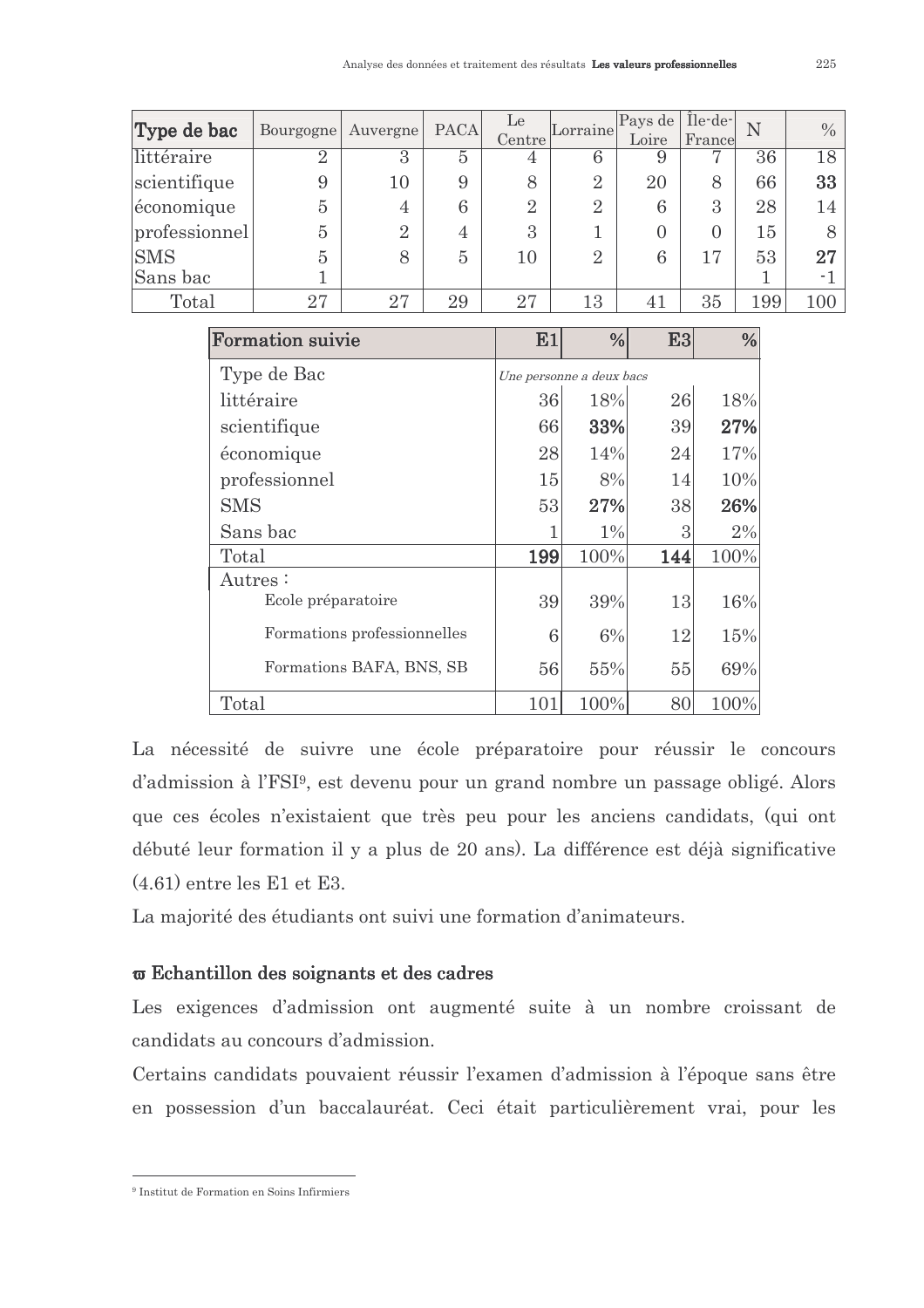personnes de milieu psychiatrique où nous retrouvons 6% de non-bachelier, qui proviennent des diplômes psychiatriques.

La répartition des bacs s'est quelque peu modifiée. Les baccalauréats scientifiques et économiques sont moins représentés au profits des baccalauréats littéraires.

D'autre part, il est intéressant de constater que les diverses formations en animations (BAFA) étaient deux fois moins suivies qu'actuellement.

# Comparaison avec les autres échantillons

La proportion de baccalauréat littéraire est élevée dans le groupe des cadres.

Les non-bacheliers représentent 10% de l'échantillon cadres qui ont pour la grande majorité poursuivi des études universitaires.

Les bacs professionnels et SMS sont bien inférieurs aux autres groupes, ce qui peut se justifier par le fait que ces bacs sont relativement récents, mais aussi parce que le profil cadre n'est peut-être pas dans une continuité de logique du bac professionnel, celui-ci ne permettant que très difficilement l'accès au concours des écoles de Cadres de Santé.

| <b>Formation suivie</b>     | E1    | E3    | S   | $\overline{C}$ |
|-----------------------------|-------|-------|-----|----------------|
| Type de bac                 |       |       |     |                |
| littéraire                  | 18%   | 18%   | 18% | 41%            |
| scientifique                | 33%   | 27%   | 25% | 24%            |
| économique                  | 14%   | 17%   | 9%  | 10%            |
| <b>SMS</b> 10               | 27%   | 26%   | 26% | 9%             |
| professionnel               | 8%    | 10%   | 10% | 6%             |
| Sans bac                    | $1\%$ | 2%    | 8%  | 10%            |
| <b>NR</b>                   | $0\%$ | $0\%$ | 4   | $\overline{2}$ |
| <b>Autres formations</b>    | E1    | E3    | S   | $\overline{C}$ |
| Ecole préparatoire          | 39%   | 16%   | 4%  | 8%             |
| Formations professionnelles | 6%    | 15%   | 4%  | 6%             |
| Formations BAFA, BNS, SB    | 55%   | 69%   | 23% | 14%            |

# 2. La formation universitaire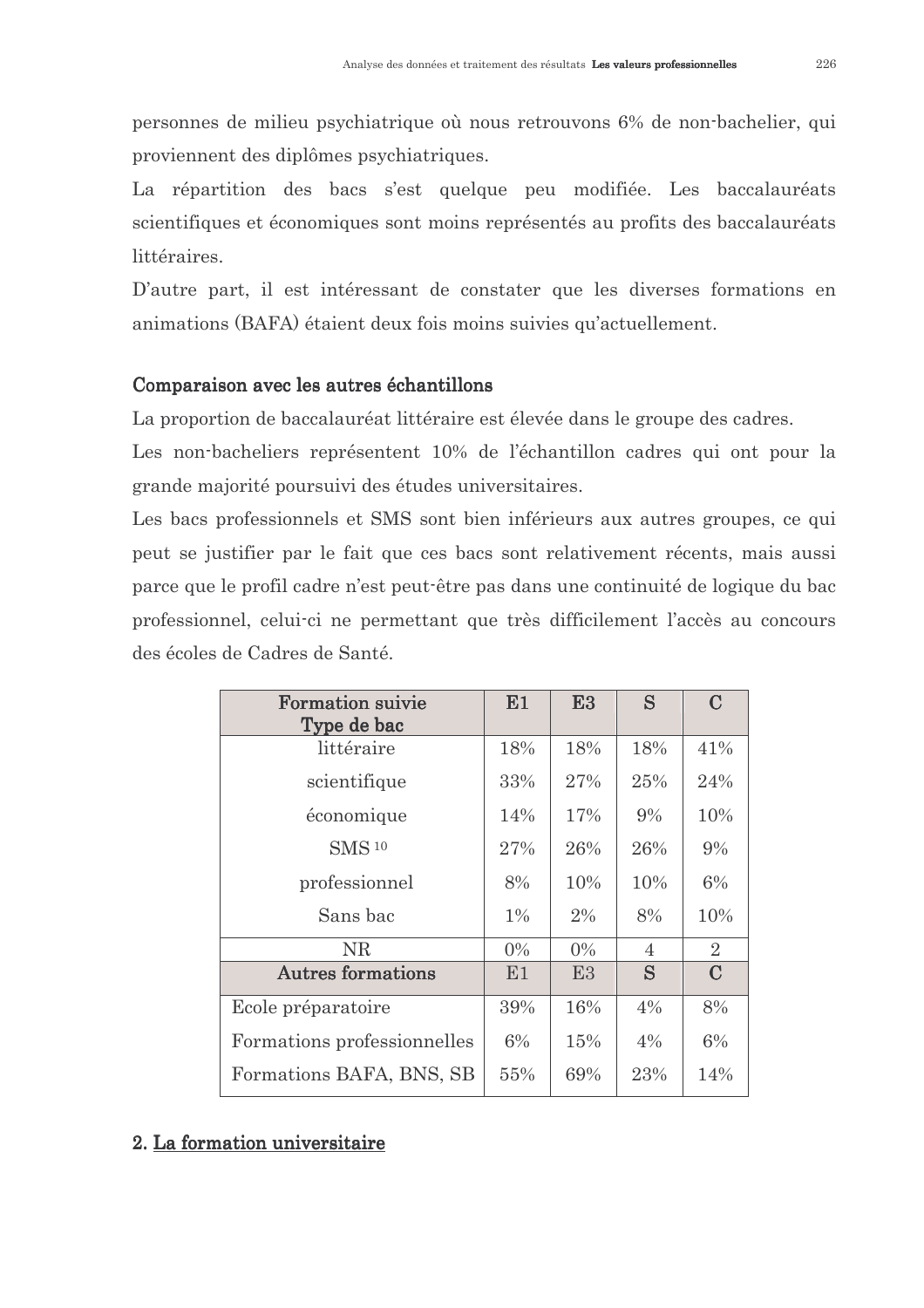# σ Echantillon des étudiants

La candidature à une école des soins infirmiers, arrive bien souvent après un parcours d'essais, de réussites ou d'échecs dans différentes facultés. En effet, 43% des étudiants actuels ont suivi un premier ou un 2ème cycle. Certains ont tenté plusieurs facultés. Le département des sciences humaines : psychologie, sociologie, sciences de l'éducation et histoire géographie représente 40% des facultés choisies. Les facultés des sciences dures suivies de très près de la médecine arrivent en seconde position.

| Formation<br>universitaire<br>${\bf E1}$ | Bourgogne Auvergne PACA Le Centre Lorraine |     |     |        |     | Pays de<br>Loire | Ile de<br>France | Total |
|------------------------------------------|--------------------------------------------|-----|-----|--------|-----|------------------|------------------|-------|
| oui                                      | 10                                         | 13  | 15  | 11     | 4   | 20               | 12               | 85    |
| non                                      | 17                                         | 14  | 13  | $16\,$ | 9   | 21               | 23               | 113   |
| Total                                    | 27                                         | 27  | 28  | 27     | 13  | 41               | 35               | 198   |
| $\frac{0}{0}$                            | 37%                                        | 48% | 54% | 41%    | 31% | 49%              | 34%              | 43%   |

La différence est significative (2.45) entre les E1 et les E3 concernant la fréquentation de l'Université.

|                                    |    | Tableau en %   |
|------------------------------------|----|----------------|
| Facultés                           | E1 | E3             |
| % calculé sur l'échantillon global | 43 | 30             |
| sciences humaines                  | 13 |                |
| sciences dures                     |    | 3              |
| médecine ou pharmacie              |    | 5              |
| psychologie                        |    |                |
| droit                              |    | 5              |
| sans précision                     |    | $\overline{2}$ |
| sciences de l'éducation            |    |                |

Ce passage par le 1<sup>er</sup> cycle universitaire a été défini comme une secondarisation par R. Rayon et M. Favre, c'est-à-dire un temps se rapprochant étonnement de la période du lycée. C'est un temps de mûrissement, « d'espace temps » qui permettrait la naissance d'un projet de vie, ce qui pourrait signifier un temps nécessaire pour embrasser un projet professionnel.

<sup>&</sup>lt;sup>10</sup> Bac Sanitaire Médicaux et social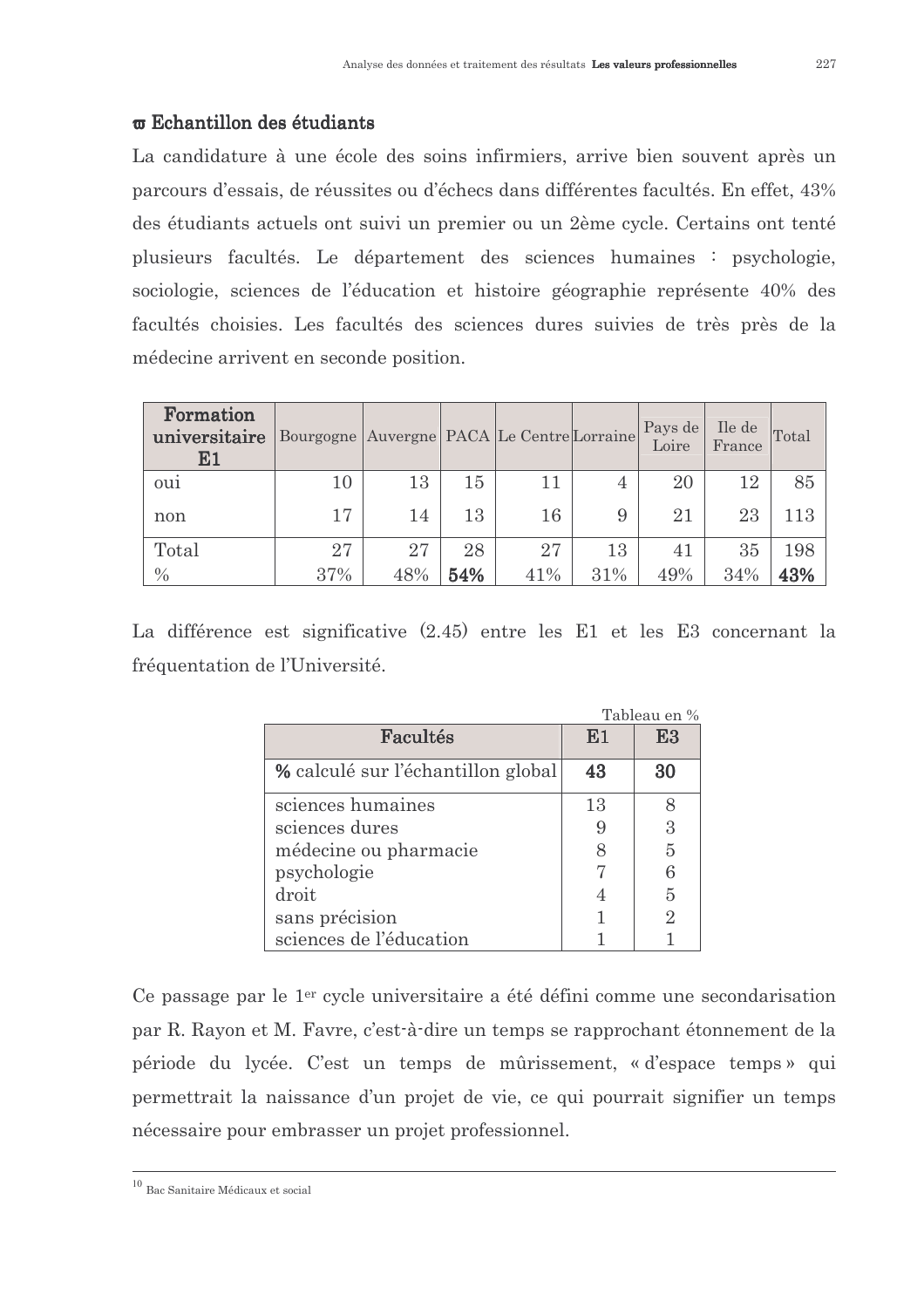# $\boldsymbol{\varpi}$  Echantillon des soignants

La formation universitaire concerne à peine 10 % du groupe des soignants, les plus jeunes qui n'ont que 10 années d'ancienneté.

|                                |                |    |    | Tableau en % |
|--------------------------------|----------------|----|----|--------------|
| <b>Formation universitaire</b> | <b>Niveaux</b> | Е1 | E3 |              |
|                                |                |    |    |              |
| 9 oui                          | ler cycle      | 35 | 27 |              |
| 91 non                         | 2ème cycle     |    | 3  |              |
|                                | 3ème cycle     |    |    |              |

# $\boldsymbol{\sigma}$  Echantillon des cadres

50% du groupe des cadres ont suivi un cursus universitaire.

Plus de la moitié de notre échantillon étant des formateurs, nous avons bien évidemment le Département des sciences de l'éducation qui est largement représentée, suivie des sciences infirmières et des sciences humaines.

|                         | <b>Niveaux</b> | %              |
|-------------------------|----------------|----------------|
| $500$ oui               | ler cycle      | 19             |
| $50$ non                | 2ème cycle     | 29             |
|                         | 3ème cycle     | $\overline{2}$ |
| Facultés                | <b>Nombres</b> | $\frac{0}{0}$  |
| sciences de l'éducation | 22             | 46             |
| sciences infirmières    | 12             | 25             |
| sciences humaines       | 9              | 19             |
| droit                   | $\overline{2}$ |                |
| sciences dures          | 2              |                |
| psychologie             |                | $\overline{2}$ |
| médecine ou pharmacie   |                |                |

De nombreux formateurs ont une maîtrise en sciences de l'éducation (28/60) alors que les cliniciens ont généralement une licence ou une maîtrise en sciences sanitaires et sociales (12/16)

Quant aux gestionnaires 7/24 ont une licence ou une maîtrise dans différents domaines.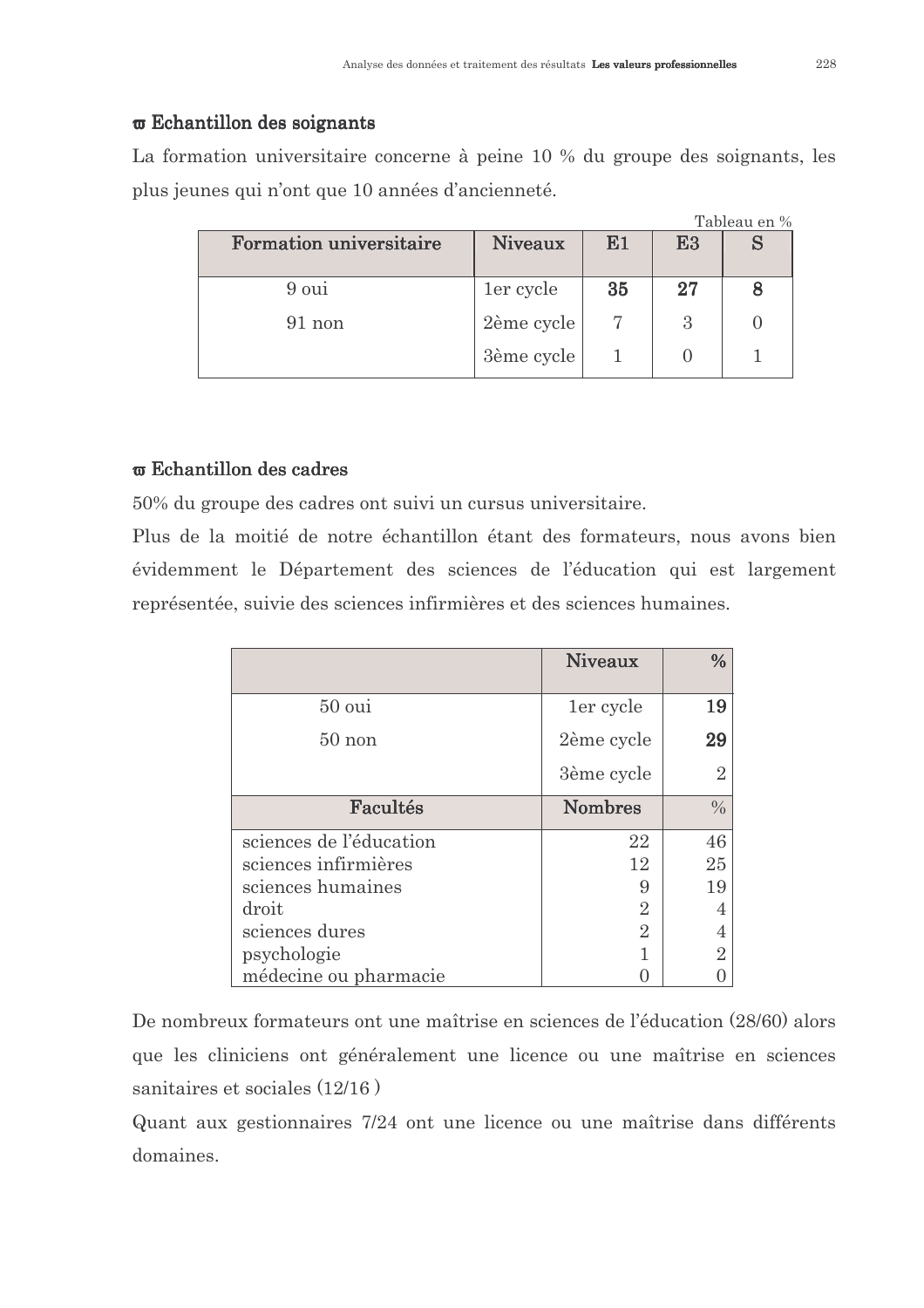Chez nos 10 non-baccheliers cadres, nous en avons 6 qui ont obtenu une maîtrise universitaire et un 3<sup>ème</sup> cycle.

|                            |    |    |             | Tableau en % |
|----------------------------|----|----|-------------|--------------|
| Formation<br>universitaire | E1 | E3 | $\mathbf S$ | $\mathbf C$  |
| 1 <sup>er</sup> cycle      | 35 | 27 |             | 19           |
| 2 <sup>ème</sup> cycle     |    | 3  |             | 29           |
| 3 <sup>ème</sup> cycle     |    |    |             | 9.           |
| Total                      | 43 | 30 |             |              |

On repère dans ce tableau comparatif, que le niveau universitaire est en progression constante et que celle-ci est significative entre les échantillons des soignants et des étudiants : La différence entre les E1 et les E3 de (2.45) Les cadres de détachent significativement des autres groupes : E3 et les cadres  $(3.16)$  et entre les soignants et les cadres de  $(2.16)$ 

# 3. L'expérience professionnelle antérieure à la formation initiale

#### $π$  Echantillon des Etudiants

Ils ont (pour 34%) comme bagage à l'entrée de la formation, une expérience professionnelle importante dans le milieu hospitalier. La plupart ont travaillé sur les périodes de vacances ou parfois sur une durée plus longue dans le domaine médical ou paramédical. Pour certains cette expérience s'est déroulée sur plusieurs années.

Plusieurs ont bénéficié d'une formation de manipulateur radio, de laborantin, de secouriste, de secrétaire médicale ou de pompier.

| Exp. prof  | Bourgogne      | Auvergne |     | PACA   Le Centre   Lorraine |     | Pays de<br>Loire | Ile de<br>France |
|------------|----------------|----------|-----|-----------------------------|-----|------------------|------------------|
| ASH et -AS | $\overline{5}$ | 12       |     |                             | 3   | $\mathfrak{O}$   | 11               |
| Autre      | $\overline{2}$ |          | 3   | $\overline{5}$              |     | $\overline{2}$   | $\overline{2}$   |
|            |                | 13       |     | 13                          | 3   |                  | 13               |
| Total %    | 26%            | 48%      | 25% | 48%                         | 23% | 17%              | 37%              |

Nous avons dans les régions du Centre et de l'Auvergne presque un étudiant sur deux qui a expérimenté une pratique dans le domaine de la santé. De plus, 42% des personnes interrogées disent avoir eu d'autres expériences professionnelles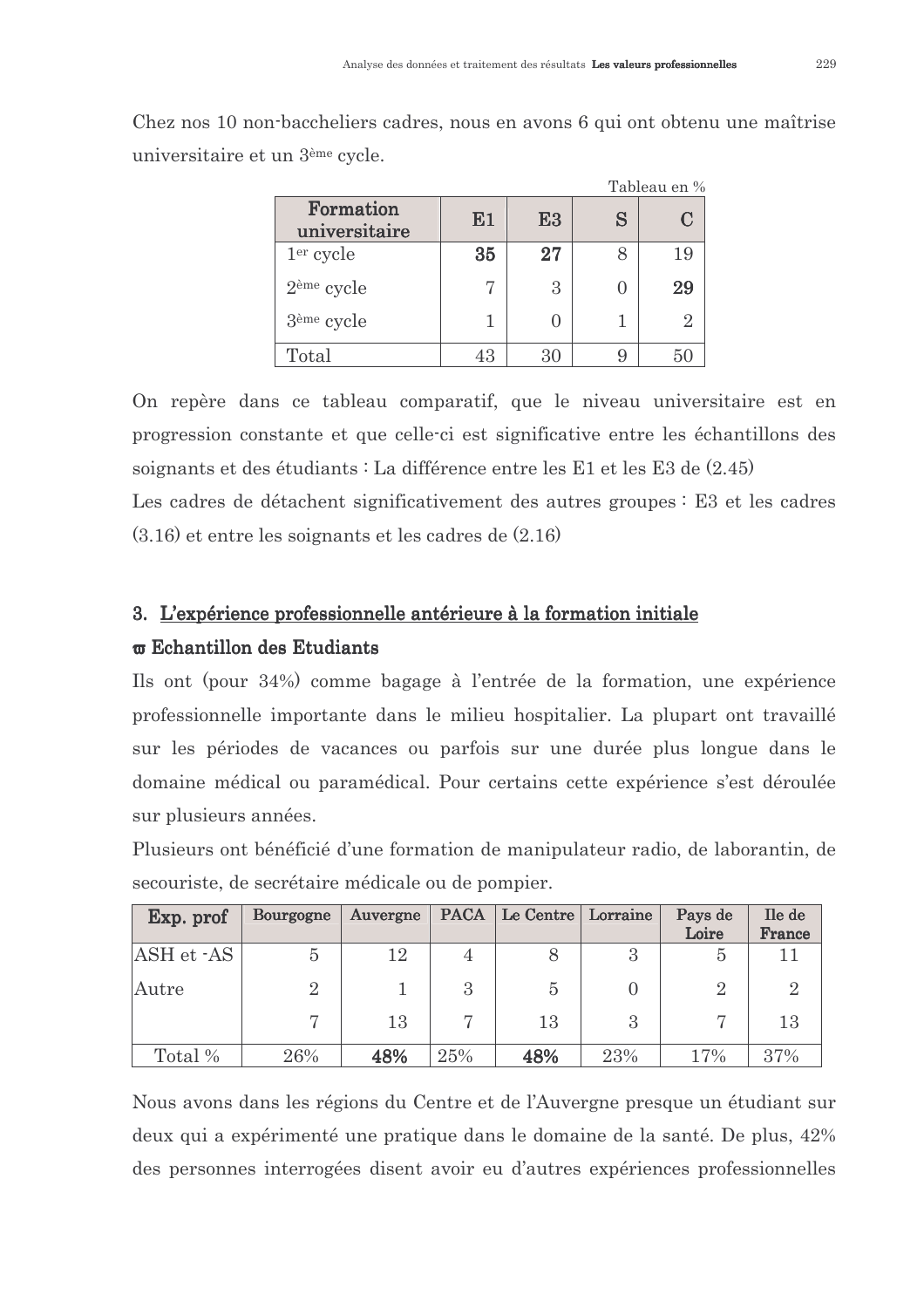| Expériences professionnelles<br>dans la santé | <u>E1</u> | $\%$ | E3  | $\%$ |
|-----------------------------------------------|-----------|------|-----|------|
| ou1                                           | 67        | 34   | 77  | 53   |
| non                                           | 131       | 66   | 67  | 47   |
| Total                                         | 198       | 100  | 144 | 100  |
| Expériences professionnelles                  | E1        | %    | E3  | %    |
| diverses                                      |           |      |     |      |
| oui                                           | 83        | 42   | 80  | 56   |
| non                                           | 115       | 58   | 64  | 44   |
| Total                                         | 198       | 100  | 144 | 100  |

dans différents domaines : comme l'animation, la vente, la restauration, le travail de bureau, le ménage ou la garde d'enfants.

Une petite moitié des étudiants jeunes de 1ère année n'ont bénéficié d'aucune expérience professionnelle. Nous repérons qu'actuellement les étudiants ont une expérience avant le début de leurs études qui ne concerne pas forcément les soins.

En comparant E1 à E3, nous constatons néanmoins une diminution notable des diverses expériences professionnelles. La différence concernant celles dans le domaine de la santé est significative (3.51) ainsi que celles touchant les autres expériences professionnelles (2.53)

# $\boldsymbol{\varpi}$  Echantillon des soignants et des cadres

L'expérience dans le domaine de la santé ne s'est guère modifiée, par contre on repère fort bien que les soignants n'ont eu que peu d'autre expérience professionnelle avant de commencer leurs études.

 $\sim$   $\sim$ 

|                                               |    |                |    | Tableau en % |
|-----------------------------------------------|----|----------------|----|--------------|
| Expériences professionnelles<br>dans la santé | E1 | E <sub>3</sub> | S  |              |
| oui                                           | 34 | 53             | 32 | 34           |
| non                                           | 66 | 47             | 68 | 66           |
| Expériences professionnelles<br>diverses      | E1 | E <sub>3</sub> | S  |              |
| 0u1                                           | 42 | 56             | 17 | 25           |
| non                                           | 58 | 44             | 83 | 75           |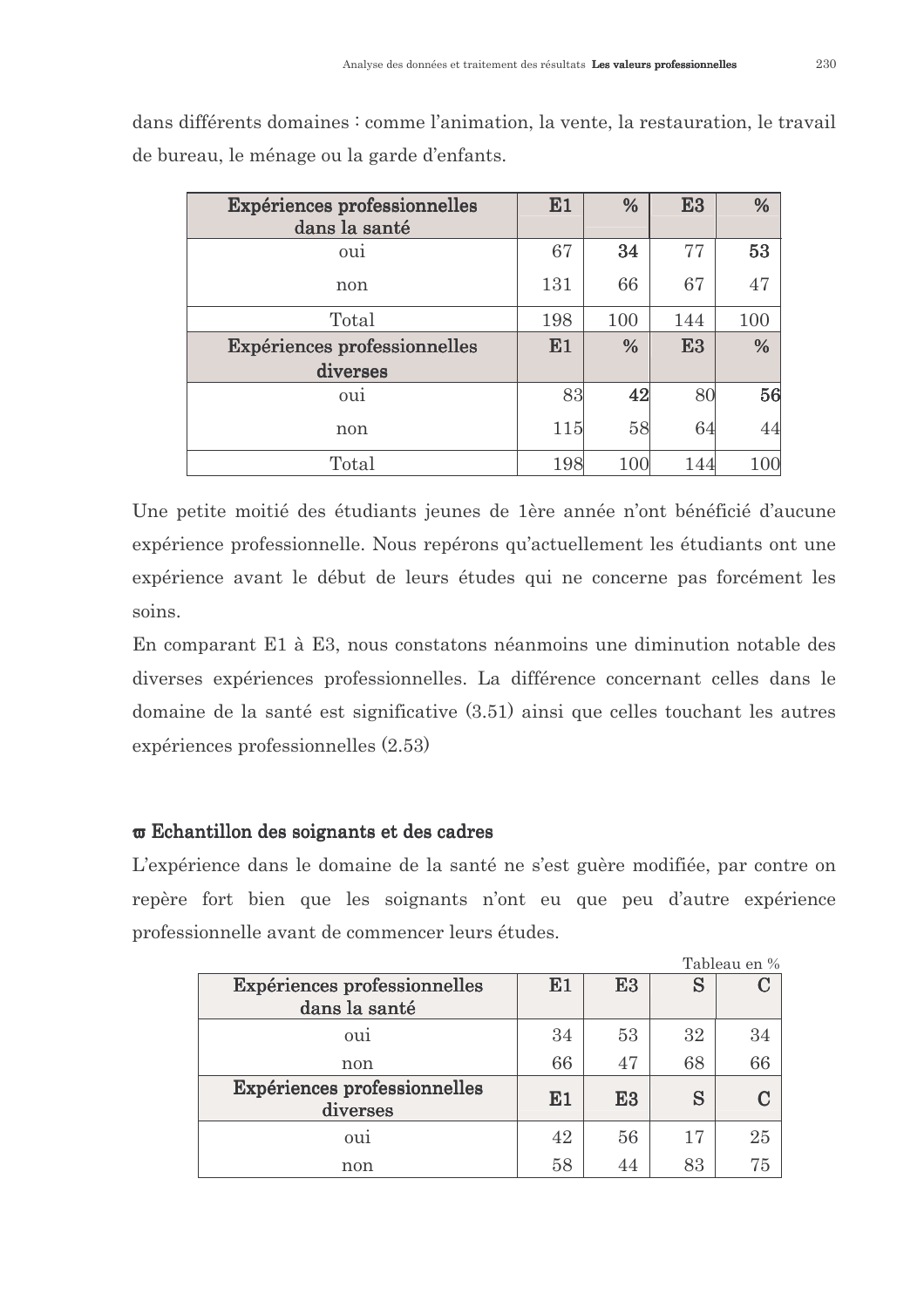|                                | Tableau en % |    |  |
|--------------------------------|--------------|----|--|
| Avez-vous toujours travaillé ? |              |    |  |
| 0u1                            | 92           | 88 |  |
| non                            |              |    |  |
| Total                          |              |    |  |

Expérience professionnelle post-diplôme

Les personnes qui n'ont pas toujours travaillé se situent indifféremment dans toutes les catégories d'âge, avec ou sans enfant.

| <b>EXPERIENCE PROFESSIONNELLE des soignants</b><br>dans différents SECTEURS | $\%$          |
|-----------------------------------------------------------------------------|---------------|
| Soignants ayant travaillés dans des secteurs différents                     | 86            |
| Soignant n'ayant qu'une seule expérience <sup>11</sup>                      | 14            |
| La chirurgie et neurochirurgie                                              | 45            |
| La médecine, pneumo, (hôpital)                                              | 41            |
| Les urgences, la réanimation                                                | 30            |
| La santé mentale                                                            | 22            |
| La gériatrie                                                                | 14            |
| La pédiatrie                                                                | 6             |
| L'extrahospitalier, libéral                                                 | 5             |
| La gynécologie et obstétrique                                               | 5             |
| Les soins palliatifs                                                        | $\mathcal{S}$ |
| En clinique privée                                                          |               |

Les expériences sont fort riches. La majorité du groupe des soignants ont travaillé dans deux voire trois secteurs différents. Certains ont même travaillé dans quatre spécialités. Le groupe des professionnels qui n'a qu'une seule expérience sont les professionnels avec le diplôme psychiatrique qui n'autorise pas à travailler ailleurs qu'en santé mentale. Nous retrouvons effectivement un manque de mobilité professionnelle chez ce groupe.

L'expérience professionnelle avant la formation de base ne touchait qu'une minorité des futurs cadres. Pourtant ceux qui ont eu une expérience dans le domaine de la santé ont eu une pratique importante, comme aide soignant ou comme agent hospitalier. Ils ont travaillé dans différents secteurs et les expériences ont été fort riches et diverses que les cadres soient formateurs, gestionnaires ou cliniciens.

<sup>&</sup>lt;sup>11</sup> correspond à ceux avant obtenu un diplôme psychiatrique non reconnu pour travailler dans les autres spécialités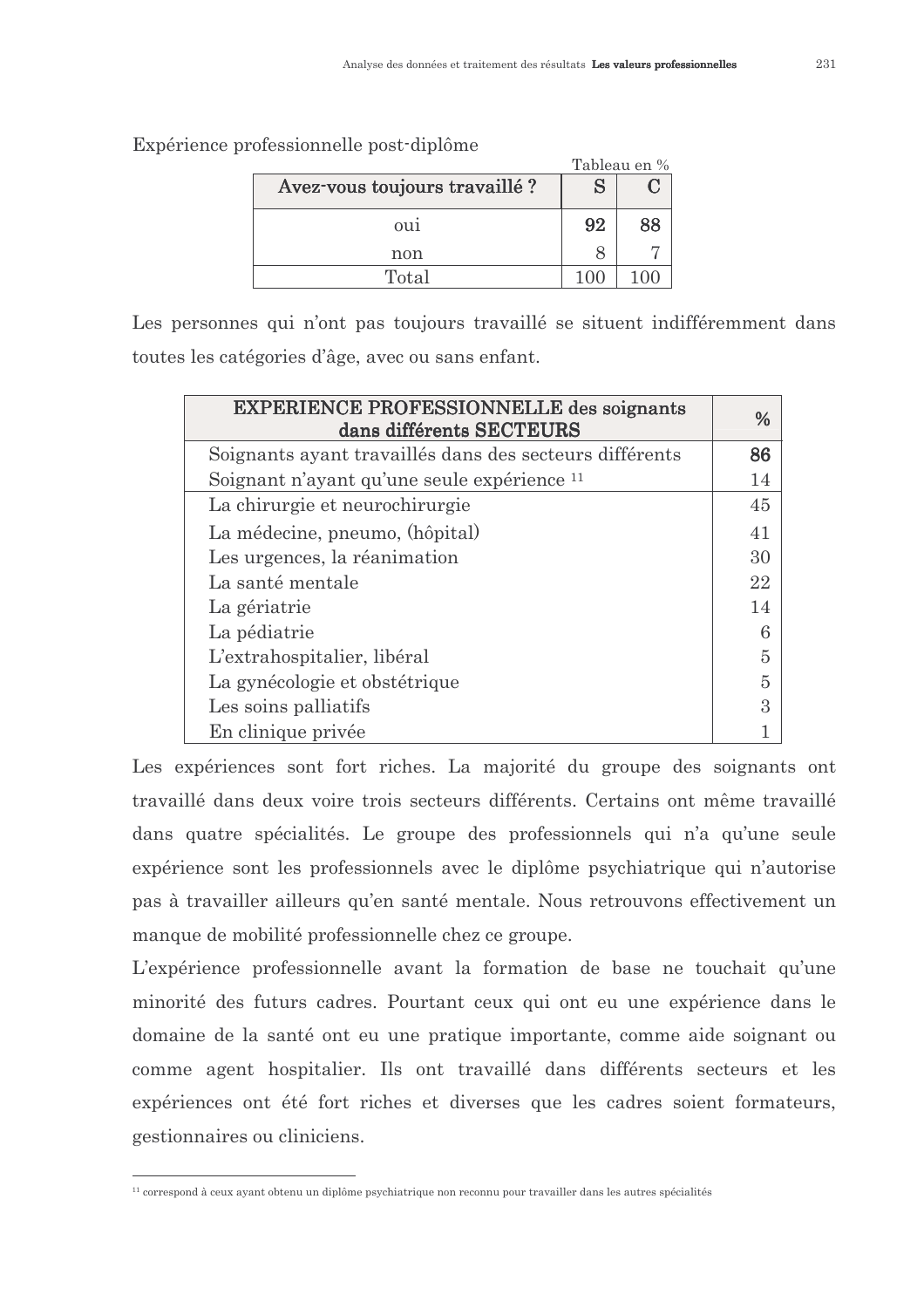# 4.1.7 Résumé des échantillons

| <b>ETUDIANTS</b>                                                                                                                                           | <b>SOIGNANTS</b>                                                                                                                                                                                                                                                              | <b>CADRES</b>                                                                                                                                                                                                                          |
|------------------------------------------------------------------------------------------------------------------------------------------------------------|-------------------------------------------------------------------------------------------------------------------------------------------------------------------------------------------------------------------------------------------------------------------------------|----------------------------------------------------------------------------------------------------------------------------------------------------------------------------------------------------------------------------------------|
| - L'âge est identique à<br>l'entrée de l'école.                                                                                                            | - L'âge se répartit<br>majoritairement entre 24 et<br>$40$ ans.                                                                                                                                                                                                               | - L'âge : Les cadres ont<br>généralement plus de 40 ans.                                                                                                                                                                               |
| - Le sexe $:$ la proportion<br>masculine est plus<br>importante en 1ème année<br>qu'en 3 <sup>ème</sup> année.                                             | - Le sexe $:$ la proportion<br>masculine est faible, moins<br>de 6 %                                                                                                                                                                                                          | - Le sexe $:$ La proportion<br>masculine est le double de<br>celle des soignants.                                                                                                                                                      |
|                                                                                                                                                            | - Diplôme d'infirmières :<br>nous avons 75% de DE et<br>15% de diplôme<br>psychiatrique.                                                                                                                                                                                      | - Diplôme d'infirmières :<br>$92\%$ possèdent leur DE <sup>12</sup> et<br>8% ont le diplôme de<br>psychiatrie. Bien<br>qu'occupant tous des<br>fonctions cadres, 20% ne<br>possèdent pas leur CCI <sup>13</sup>                        |
| - Les boursiers : le nombre de<br>boursiers augmente, il est<br>passé de 21% à 31 % en 3ème<br>année.                                                      |                                                                                                                                                                                                                                                                               |                                                                                                                                                                                                                                        |
| - La religion : il y a plus<br>d'étudiants de religion<br>chrétienne en 3 <sup>ème</sup> année<br>qu'en 1 <sup>ère</sup> année et plus de<br>pratiquants.  | - La religion : 82% sont de<br>religion chrétienne mais<br>pratiquent peu leur religion<br>en comparaison avec les<br>autres échantillons.                                                                                                                                    | La religion : C'est chez les<br>cadres, que la proportion de<br>religion chrétienne est la<br>plus élevée et la plus<br>pratiquée.                                                                                                     |
| - L'influence de la religion<br>sur les concepts moraux est<br>ressentie par 32% des E1<br>alors qu'elle est perçue par<br>40% des 3 <sup>ème</sup> année. | - L'influence de la religion<br>sur les concepts moraux est<br>déterminante pour 45% des<br>soignants qui jugent son<br>influence importante.<br>L'augmentation ce cette<br>influence entre les étudiants<br>de 3 <sup>ème</sup> année et les<br>soignants est significative. | - L'influence de la religion<br>sur les concepts moraux :<br>68% des cadres pensent que<br>la religion a une incidence<br>déterminante sur leurs<br>concepts moraux. L'évolution<br>est significative avec les<br>autres échantillons. |
| - L'état civil : les personnes<br>mariées ont doublé de 1ère en<br>3 <sup>ème</sup> année(de 14 % à 32 % en<br>3 <sup>ème</sup> année)                     | - L'état civil : ils sont<br>généralement mariés avec<br>enfants.                                                                                                                                                                                                             | - L'état civil : Les $\frac{3}{4}$ vivent<br>maritalement et un peu plus<br>de la moitié des cadres ont<br>des enfants.                                                                                                                |
| - Travail : nous avons une<br>forte proportion d'étudiants<br>qui travaillent pour subvenir<br>à leurs besoins 26% en 1ère<br>année et 40% en 3ème année.  | - Travail: les $75%$<br>travaillent à temps plein et<br>92% ont toujours travaillé.                                                                                                                                                                                           | - Travail: 67% travaillent à<br>temps plein et le temps<br>partiel est fréquemment<br>utilisé pour poursuivre une<br>formation supérieure.                                                                                             |

 $^{\rm 12}$  Diplôme d'Etat Infirmiers <br/>  $^{\rm 13}$  Certificat Cadre<br>Infirmier, appelé aujour<br/>d'hui Certificat Cadre de Santé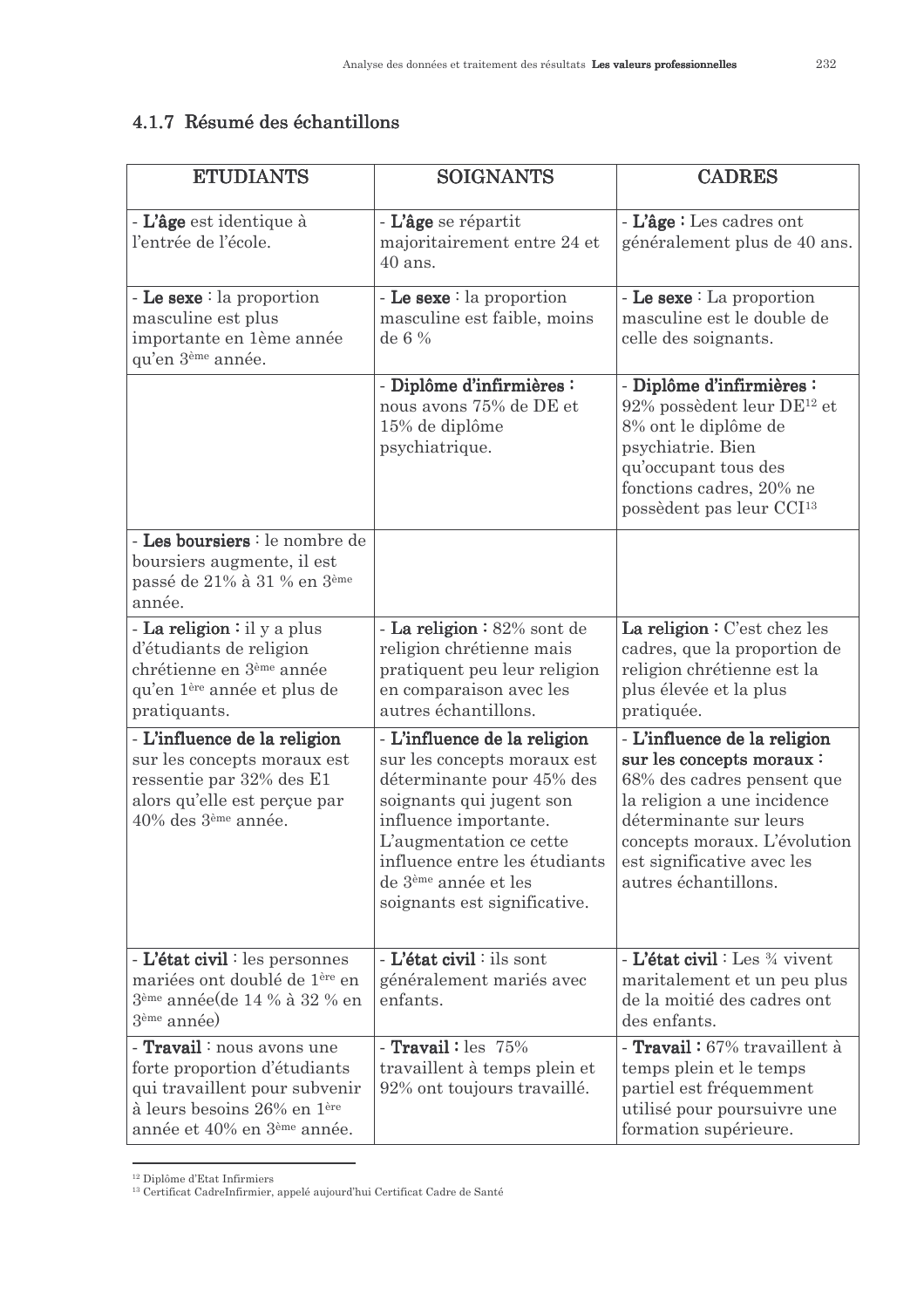| <b>ETUDIANTS</b>                                                                                                                                                                                                                                                                | <b>SOIGNANTS</b>                                                                                                                                                                                                                                                                                                   | <b>CADRES</b>                                                                                                                                                                                                                                                           |
|---------------------------------------------------------------------------------------------------------------------------------------------------------------------------------------------------------------------------------------------------------------------------------|--------------------------------------------------------------------------------------------------------------------------------------------------------------------------------------------------------------------------------------------------------------------------------------------------------------------|-------------------------------------------------------------------------------------------------------------------------------------------------------------------------------------------------------------------------------------------------------------------------|
| - Le milieu social : Un<br>candidat sur 4 a un des deux<br>parents dans les professions<br>de la santé.                                                                                                                                                                         | - Le milieu social : ils<br>appartiennent à la classe<br>ouvrière essentiellement en<br>ce qui concerne leur famille<br>d'origine. Mais leurs époux<br>appartiennent plus à la<br>catégorie des cadres et<br>fonctionnaires qu'à celle des<br>ouvriers.                                                            | - Le milieu social : Ils<br>appartiennent dans leur<br>famille d'origine à la classe<br>ouvrière et aux cadres et<br>fonctionnaires, alors que la<br>classe sociale du conjoint<br>appartient majoritairement<br>à la catégorie des cadres et<br>fonctionnaires.        |
| - Le baccalauréat : Les bacs<br>scientifiques sont les plus<br>nombreux et sont en<br>augmentation significative<br>alors que les autres bacs<br>restent stables.                                                                                                               | - Le baccalauréat : 90% sont<br>bacheliers, les bacs<br>scientifiques et SMS sont les<br>plus représentés.                                                                                                                                                                                                         | - Le baccalauréat : A été<br>obtenu par 90% des cadres.<br>La proportion des bacs<br>littéraires a doublé, elle est<br>significativement plus élevée<br>que dans les autres<br>échantillons.                                                                            |
| - La formation universitaire:<br>43 % des E1 ont tenté<br>l'Université, alors qu'ils<br>n'étaient que 30 % en 3ème<br>année. On observe une<br>augmentation significative de<br>la formation universitaire<br>(35% ont obtenu un premier<br>cycle contre 27 % en 3ème<br>année) | - La formation<br>universitaire : Nous avons à<br>peine 10 % des soignants qui<br>ont suivi une formation<br>universitaire.                                                                                                                                                                                        | - La formation<br>universitaire : La moitié des<br>cadres ont suivi un cursus<br>universitaire dont 30%<br>jusqu'à un deuxième cycle.<br>Les facultés des sciences de<br>l'éducation et des sciences<br>infirmières sont les plus<br>fréquentées.                       |
| - L'expérience professionnelle<br>dans la santé est<br>significativement moins<br>importante chez les étudiants<br>de 1ère année. Elle est<br>particulièrement considérable<br>chez les étudiants de 3 <sup>ème</sup><br>année                                                  | - L'expérience<br>professionnelle dans la<br>santé L'expérience dans le<br>domaine de la santé est<br>sensiblement comparable<br>aux autres échantillons,<br>mais celle concernant<br>d'autres domaines est faible.<br>L'expérience professionnelle<br>dans les soins infirmiers est<br>fort riche et diversifiée. | - L'expérience<br>professionnelle dans la<br>santé<br>L'expérience dans le<br>domaine de la santé est<br>sensiblement comparable<br>aux autres échantillons                                                                                                             |
| - L'expérience professionnelle<br>diverse.<br>Il en est de même pour les<br>autres types d'expériences<br>qui chutent significativement<br>chez les étudiants de 1ère<br>année alors qu'elle est la plus<br>élevée de tous les<br>échantillons.                                 | - L'expérience<br>professionnelle.<br>L'expérience concernant<br>d'autres domaines est faible.                                                                                                                                                                                                                     | - L'expérience<br>professionnelle L'expérience<br>professionnelle dans d'autres<br>domaines que celui de la<br>santé est relativement faible.<br>Par contre le groupe cadres a<br>des expériences diversifiées<br>mais moins nombreuses que<br>le groupe des soignants. |